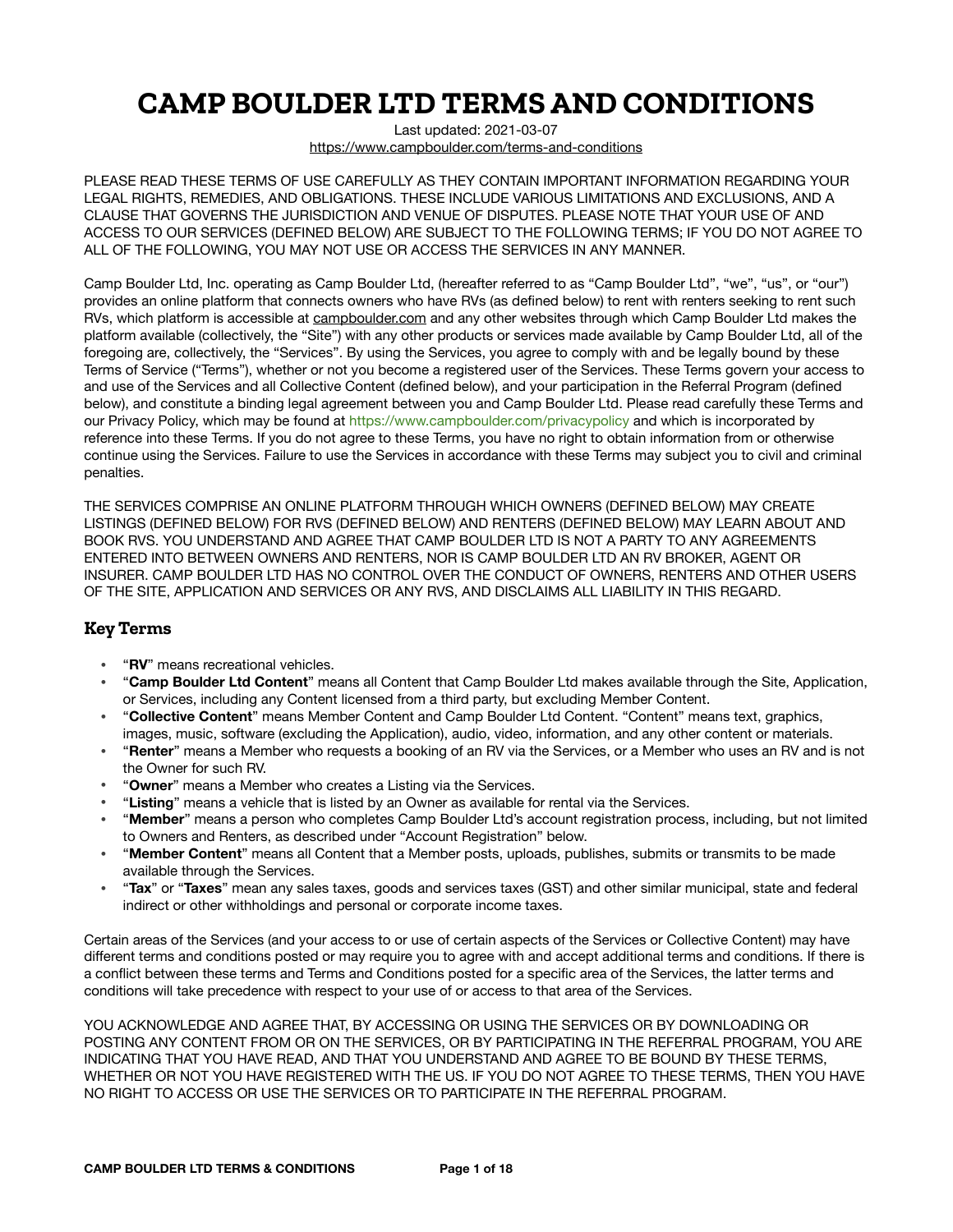If you accept or agree to these Terms on behalf of a company or other legal entity, you represent and warrant that you have the authority to bind that company or other legal entity to these Terms and, in such event, "**you**" and "**your**" will refer and apply to that company or other legal entity.

# **Modification**

Camp Boulder Ltd reserves the right, at its sole discretion, to modify the Services or to modify these Terms, including the Service Fees, at any time and without prior notice. If we modify these Terms, we will post the modification on the Services or provide you with notice of the modification. We will also update the "Last Updated Date" at the top of these Terms. By continuing to access or use the Services after we have posted a modification on the Services or have provided you with notice of a modification, you are indicating that you agree to be bound by the modified Terms. If the modified Terms are not acceptable to you, your only recourse is to cease using the Services.

# **Other Policies**

You agree that you will comply with all written Camp Boulder Ltd rules, agreements, and policies that are made available by Camp Boulder Ltd on the Services and which are incorporated herein by reference. These include, without limitation:

- Fees Policy
- Cancellation Policy
- Insurance Policy
- RV Eligibility Policy
- Booking Agreement (available at the time of booking)
- Charter Party Agreement (available at the time of booking)
- Or any other policies posted on the Services

# **Minimum Age**

The Services are intended solely for persons who are 18 or older. Any access to or use of the Services by anyone under 18 is expressly prohibited. By accessing or using the Services you represent and warrant that you are 18 or older. The minimum age to rent an insured vehicle is 25 years old.

#### **How the Services Work**

The Services can be used to facilitate the listing and booking of RVs. Such RVs are included in Listings on the Services by Owners. You may view Listings as an unregistered visitor to the Services; however, if you wish to book an RV or create a Listing, you must first register to create an Camp Boulder Ltd Account (defined below).

Camp Boulder Ltd's responsibilities are limited to: (i) facilitating the availability of the Services and (ii) serving as the limited agent of each Owner for the purpose of accepting payments from Renters on behalf of the Owner.

PLEASE NOTE THAT, AS STATED ABOVE, THE SERVICES ARE INTENDED TO BE USED TO FACILITATE THE BOOKING OF RVS. CAMP BOULDER LTD CANNOT AND DOES NOT CONTROL THE CONTENT CONTAINED IN ANY LISTINGS AND THE CONDITION, LEGALITY OR SUITABILITY OF ANY RVS. CAMP BOULDER LTD IS NOT RESPONSIBLE FOR AND DISCLAIMS ANY AND ALL LIABILITY RELATED TO ANY AND ALL LISTINGS AND RVS. ACCORDINGLY, ANY BOOKINGS WILL BE MADE AT THE RENTER'S AND OWNER'S OWN RISK.

## **Renter Eligibility and Application Process**

The following are the minimum eligibility requirements as a renter:

You must hold a current, valid (non-temporary) driver's license, and present your license to the owner when you begin your rental. You must be at least 25 years of age. You must be approved by Camp Boulder Ltd through identify verification and other background checks that the company requires. You are required to demonstrate at least three years of current, licensed driving history and must hold a valid Driver's License. If you hold a foreign license, you must be at least 25, and you will be required to provide your passport, an international driver permit or a photograph of your current driver license. You must possess a mobile phone in your own name that we can verify through text message and you must be a registered user of Camp Boulder Ltd.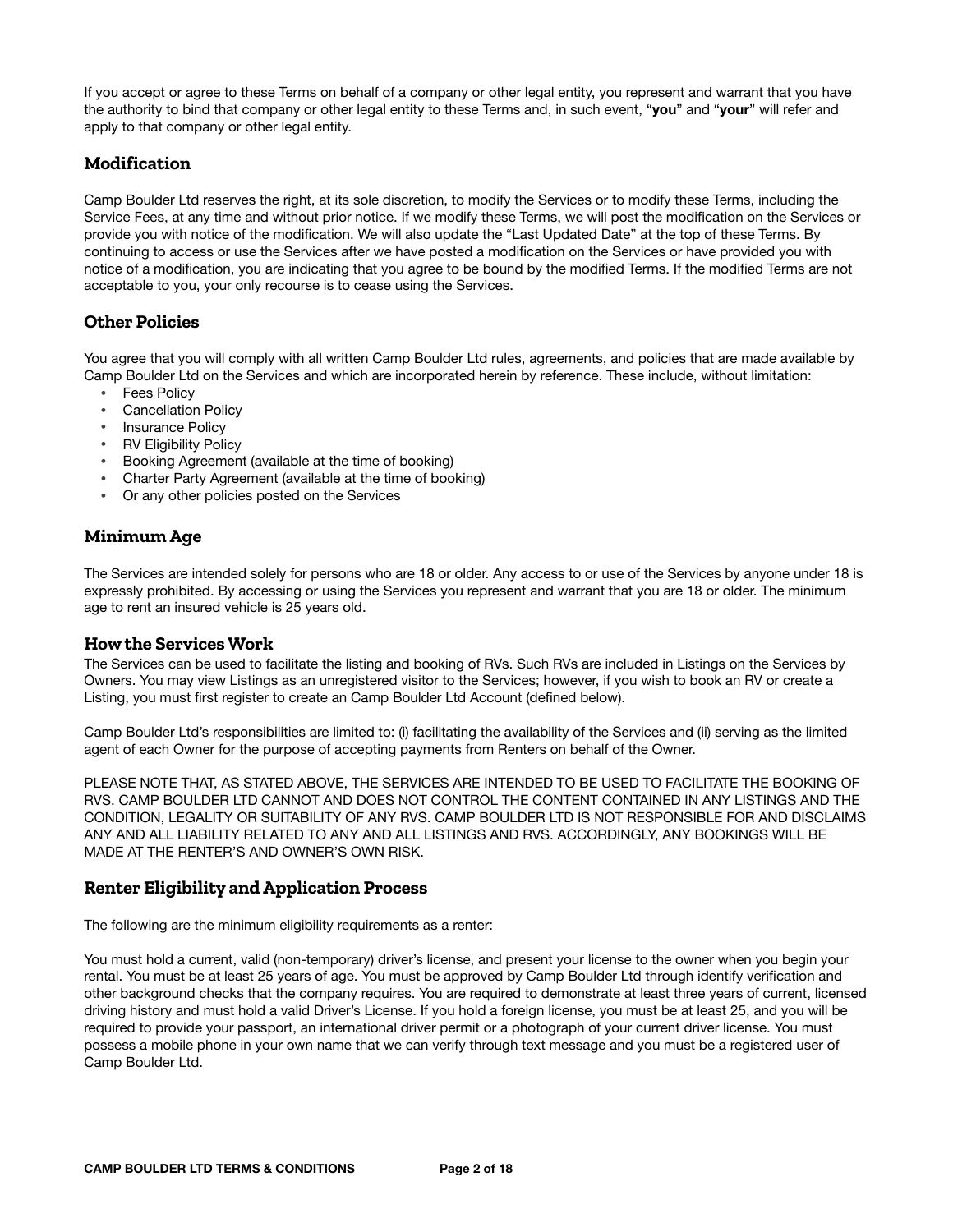# **Application Process**

The application process is usually easy and quick. When you rent your first RV, we ask for your payment information, your personal information and your Drivers' License information or International Driver Permit so that we can ensure you meet our eligibility requirements. In most cases, the driver eligibility check takes seconds, as long as we can verify all of your information. Camp Boulder Ltd may use third party source(s) to complete your eligibility check and will not share information outside of this scope.

In some cases, we may need additional information for verification purposes, and you will be provided with these requirements when you attempt to book an RV or travel trailer, or you may go through our pre-approval process, so you'll be ready when it's time to book.

#### **Account Registration**

In order to access certain features of the Services, and to book an RV or create a Listing, you must register to create an account ("**Camp Boulder Ltd Account**") and become a Member. You may register to join the Services directly via the Services or as described in this section.

You can also register to join by logging into your account with certain third-party social networking sites ("**TPA**") (including, but not limited to, Facebook); each such account, a "**Third Party Account**", via our Services, as described below. As part of the functionality of the Services, you may link your Camp Boulder Ltd Account with Third Party Accounts, by either: (i) providing your Third Party Account login information to Camp Boulder Ltd through the Services; or (ii) allowing Camp Boulder Ltd to access your Third Party Account, as is permitted under the applicable terms and conditions that govern your use of each Third Party Account. You represent that you are entitled to disclose your Third Party Account login information to Camp Boulder Ltd and/or grant Camp Boulder Ltd access to your Third Party Account (including, but not limited to, for use for the purposes described herein), without breach by you of any of the terms and conditions that govern your use of the applicable Third Party Account and without obligating Camp Boulder Ltd to pay any fees or making Camp Boulder Ltd subject to any usage limitations imposed by such third party service providers. By granting Camp Boulder Ltd access to any Third Party Accounts, you understand that Camp Boulder Ltd will access, make available and store (if applicable) any Content that you have provided to and stored in your Third Party Account ("TPA Content") so that it is available on and through the Services via your Camp Boulder Ltd Account and Camp Boulder Ltd Account profile page. Unless otherwise specified in these Terms, all TPA Content, if any, will be considered to be Member Content for all purposes of these Terms. Depending on the Third Party Accounts you choose and subject to the privacy settings that you have set in such Third Party Accounts, personally identifiable information that you post to your Third Party Accounts will be available on and through your Camp Boulder Ltd Account on the Site, Services and Application. Please note that if a Third Party Account or associated service becomes unavailable or Camp Boulder Ltd's access to such Third Party Account is terminated by the third party service provider, then TPA Content will no longer be available on and through the Site, Services and Application. You have the ability to disable the connection between your Camp Boulder Ltd Account and your Third Party Accounts, at any time, by accessing the "Account" section of the Site and Application.

PLEASE NOTE THAT YOUR RELATIONSHIP WITH THE THIRD PARTY SERVICE PROVIDERS ASSOCIATED WITH YOUR THIRD PARTY ACCOUNTS IS GOVERNED SOLELY BY YOUR AGREEMENT(S) WITH SUCH THIRD PARTY SERVICE PROVIDERS.

Camp Boulder Ltd makes no effort to review any TPA Content for any purpose, including but not limited to, for accuracy, legality or non-infringement and Camp Boulder Ltd is not responsible for any TPA Content.

We will create your Camp Boulder Ltd Account and your Camp Boulder Ltd Account profile page for your use of the Services based upon the personal information you provide to us or that we obtain via a TPA as described above. You may not have more than one (1) active Camp Boulder Ltd Account. You agree to provide accurate, current and complete information during the registration process and to update such information to keep it accurate, current and complete. Camp Boulder Ltd reserves the right to suspend or terminate your Camp Boulder Ltd Account and your access to the Services if you create more than one (1) Camp Boulder Ltd Account or if any information provided during the registration process or thereafter proves to be inaccurate, not current or incomplete. You are responsible for safeguarding your password. You agree that you will not disclose your password to any third party and that you will take sole responsibility for any activities or actions under your Camp Boulder Ltd Account, whether or not you have authorized such activities or actions. You will immediately notify Camp Boulder Ltd of any unauthorized use of your Camp Boulder Ltd Account.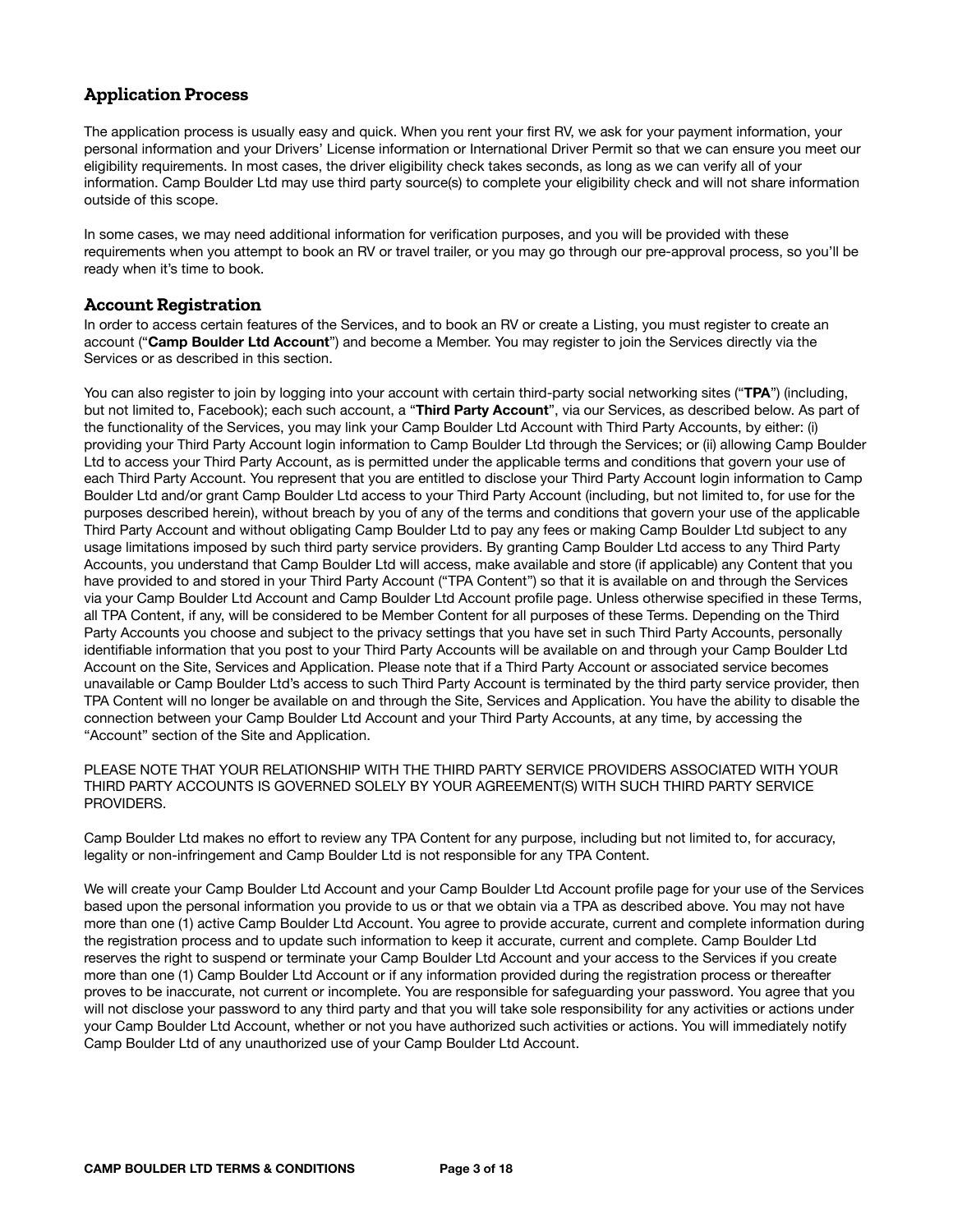#### **RV Listings**

As a Member, you may create Listings. To this end, you will be asked a variety of questions about the RV to be listed, including, but not limited to, the VIN, registration information, value, location, size, features, availability of the RV, pricing, related rules, and financial terms. You acknowledge and agree that Listings will be made publicly available via the Services. Other Members will be able to book your RV via the Services based upon the information provided in your Listing. You understand and agree that once a Renter requests a booking of your RV, the price for such booking may not be altered without contacting customer service. To have your vehicle insured through Camp Boulder Ltd, your vehicle must first pass the Camp Boulder Ltd vehicle requirements certification, must be inspected every 90 days, must be legally registered and cannot have a salvage title. Camp Boulder Ltd reserves the right to request inspection and service records as part of the insurance claims process. Insurance is not available for salvage title vehicles.

You acknowledge and agree that you are responsible for any and all Listings you post. Accordingly, you represent and warrant that any Listing you post and the booking of, or Renter use of, an RV in a Listing you post (i) will not breach any agreements you have entered into with any third parties and (ii) is in compliance with all applicable state, municipal and federal laws, Tax requirements, and rules and regulations that may apply to any RV included in a Listing you post, including, but not limited to, insurance requirements, Department of Motor Vehicle regulations, zoning laws, and laws governing rentals and operation of RVs and (b) not conflict with the rights of third parties. Please note that Camp Boulder Ltd assumes no responsibility for an Owner's compliance with any applicable laws, rules and regulations.

Camp Boulder Ltd is not responsible for any damages to an RV rented through the Camp Boulder Ltd site and you will hold Camp Boulder Ltd harmless for any claims related to damages, injury, insurance claims, towing, service or repairs, tolls, fines, traffic violations.

Camp Boulder Ltd reserves the right, at any time and without prior notice, to remove or disable access to any Listing for any reason, including Listings that Camp Boulder Ltd, in its sole discretion, considers to be objectionable for any reason, in violation of these Terms or otherwise harmful to the Services.

You understand and agree that Camp Boulder Ltd does not act as an insurer or as a contracting agent for you as an Owner. If a Renter requests a booking of your RV and uses your RV, any agreement you enter into with such Renter is between you and the Renter and Camp Boulder Ltd is not a party thereto. Notwithstanding the foregoing, Camp Boulder Ltd serves as the limited authorized agent of the Owner for the purpose of accepting payments from Renters on behalf of the Owner and is responsible for transmitting such payments to the Owner.

When you create a Listing, you may also choose to include certain requirements which must be met by the Members who are eligible to request a booking of your RV, including, but not limited to, requiring Members to have a profile picture or verified phone number, in order to book your RV. Any Member wishing to book RVs included in Listings with such requirements must meet these requirements; however, as noted below, we do not attempt to confirm or verify such information.

#### **No Endorsement**

Camp Boulder Ltd does not endorse any Members or any RVs. In addition, although these Terms require Members to provide accurate information, we do not attempt to confirm, and do not confirm, any Member's purported identity or other information provided by such Member. You are responsible for determining the identity and suitability of others who you contact via the Services. Except as provided by the Camp Boulder Ltd Terms and Conditions, we will not be responsible for any damage or harm resulting from your interactions with other Members.

By using the Services, you agree that any legal remedy or liability that you seek to obtain for actions or omissions of other Members or other third parties will be limited to a claim against the particular Members or other third parties who caused you harm and you agree not to attempt to impose liability on, or seek any legal or financial remedy from Camp Boulder Ltd with respect to such actions or omissions.

Accordingly, we encourage you to communicate directly with other Members on the Services regarding any bookings or Listings made by you. This limitation shall not apply to any claim by an Owner against Camp Boulder Ltd regarding the remittance of payments received from a Renter by Camp Boulder Ltd on behalf of an Owner, which instead shall be subject to the limitations described in the section below entitled

## **"Limitation of Liability"- Bookings and Financial Terms**

If you are an Owner and a booking is requested for your RV via the Services, you may be required to either confirm or reject the booking within 24 hours of when the booking is requested (as determined by Camp Boulder Ltd in its sole discretion) or the booking request may be automatically canceled. When a booking is requested via the Services, we will share with you (i)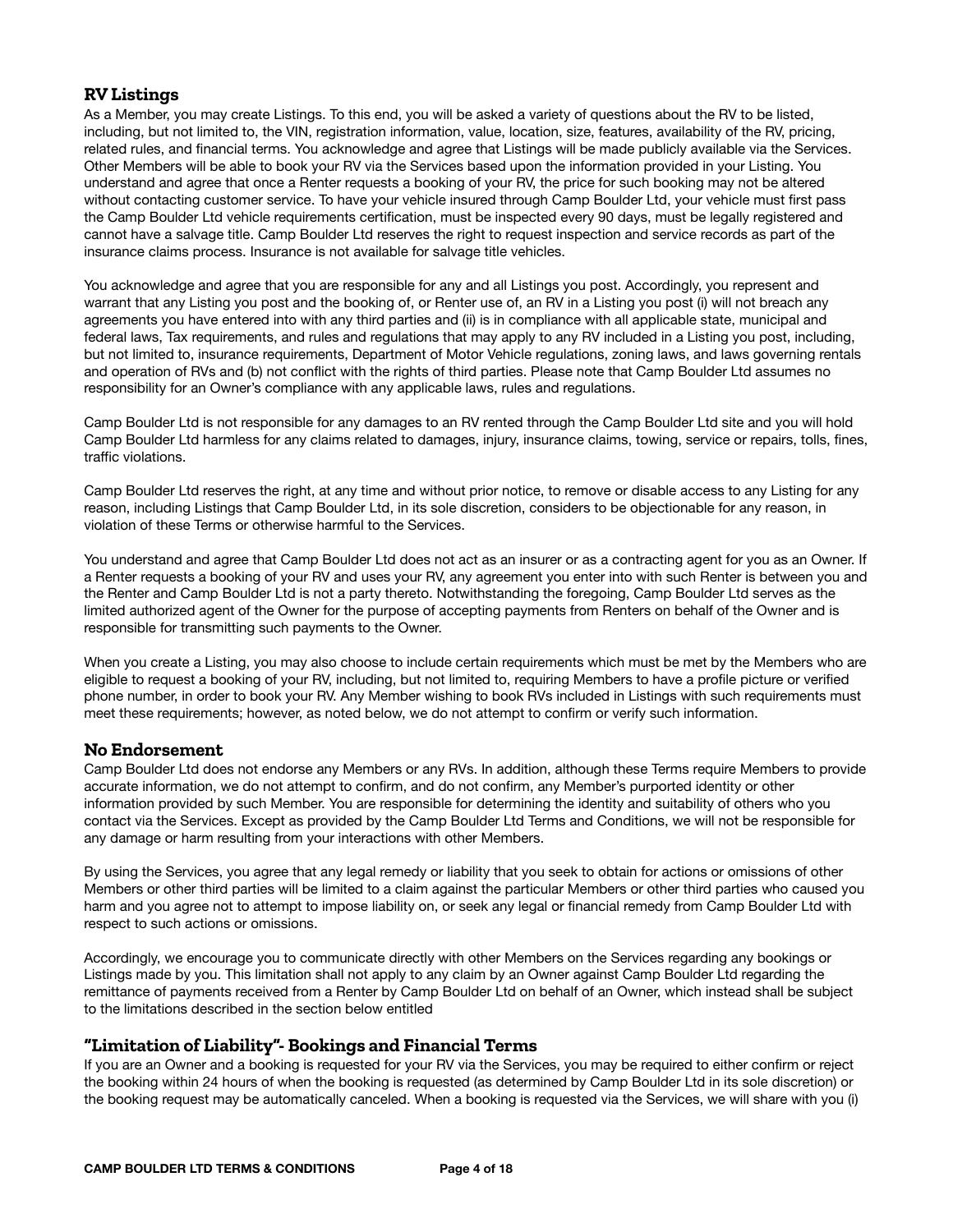the first and last name of the Renter who has requested the booking, and, (ii) a link to the Renter's Camp Boulder Ltd Account profile page, so that you can view such information before confirming or rejecting the booking. If you are unable to confirm or decide to reject a booking of an RV within such 24 hour period, any amounts collected by Camp Boulder Ltd for the requested booking may be refunded to the applicable Renter's credit card and any pre-authorization of such credit card will be released. When you confirm a booking requested by a Renter, Camp Boulder Ltd will send you an email, text message or message via the Services confirming such booking, depending on the selections you make via the Services.

The fees displayed in each Listing are comprised of the RV Fees (defined below) and the Renter Fees (defined below.) Where applicable, Taxes may be charged in addition to the RV Fees and Renter Fees. The RV Fees, the Renter Fees and applicable Taxes are collectively referred to in these Terms as the "Total Fees". The amounts due and payable by a Renter solely relating to an Owner's RV which are actually collected by Camp Boulder Ltd are the "RV Fees". Please note that it is the Owner and not Camp Boulder Ltd who determines the RV Fees. The RV Fees may include cleaning fees, security deposits, pre-paid fuel charges, at the Owner's discretion.

Camp Boulder Ltd charges fees to Renters based upon a percentage of applicable RV Fees, which are the "Service Fees" and an insurance fee, "Insurance Fees", which is required by our insurance underwriter. The Service Fees and Insurance Fees are added to the RV Fees to calculate the Total Fees (which will also include applicable Taxes) displayed in the applicable Listing. Camp Boulder Ltd will collect the Total Fees at the time of booking confirmation (i.e. when the Owner confirms the booking within 24 hours of the booking request) and will initiate payment of the RV Fees (less Camp Boulder Ltd's Service Fees and Insurance Fees) to the Owner two business days after of when the Renter arrives at the applicable RV (except to the extent that a refund is due to the Renter). Failure to charge any of the fees or other indulgences shall not constitute a waiver of the right to exercise the same in the event another fee should become due at any other time.

# **Appointment of Camp Boulder Ltd as Payment Agent for Owner**

Each Owner hereby appoints Camp Boulder Ltd as the Owner's limited agent solely for the purpose of facilitating payments made by Renters on behalf of the Owner.

Each Owner agrees that payment of RV fees made by a Renter to payment processor, provided by Camp Boulder Ltd, shall be considered the same as a payment made directly to the Owner and the Owner will make the RV available to Renter in the agreed-upon manner as if the Owner has received the RV Fees. Each Owner agrees that Camp Boulder Ltd may, in accordance with the cancellation policy selected by the Owner and reflected in the relevant Listing, (i) permit the Renter to cancel the booking and (ii) refund to the Renter that portion of the RV Fees specified in the applicable cancellation policy. In accepting appointment as the limited authorized agent of the Owner, Camp Boulder Ltd assumes no liability for any acts or omissions of the Owner.

Please note that Camp Boulder Ltd does not currently charge fees for the creation of Listings. However, you acknowledge and agree that Camp Boulder Ltd reserves the right, in its sole discretion, to charge you for and collect fees from you for the creation of Listings, or for other features of the Services. Please note that Camp Boulder Ltd will provide notice of any such additional fees via the Services, prior to implementing such fees.

#### **Bookings and Financial Terms for Renters**

The Owners, not Camp Boulder Ltd, are solely responsible for honoring any confirmed bookings and making available any RVs reserved through the Services. If you, as a Renter, choose to enter into a transaction with an Owner for the booking of an RV, you agree and understand that you will be required to enter into an agreement with the Owner and you agree to accept any terms, conditions, rules, and restrictions associated with such RV imposed by the Owner. You acknowledge and agree that you, and not Camp Boulder Ltd, will be responsible for performing the obligations of any such agreements, that Camp Boulder Ltd is not a party to such agreements, and that, with the exception of its obligations hereunder to pay RV Fees to the applicable Owner, Camp Boulder Ltd disclaims all liability arising from or related to any such agreements. You acknowledge and agree that, notwithstanding the fact that Camp Boulder Ltd is not a party to the agreement between you and the Owner, Camp Boulder Ltd acts as the Owner's payment agent for the limited purpose of accepting payments from you on behalf of the Owner. Upon your payment of amounts to Camp Boulder Ltd, which are due to the Owner, your payment obligation to the Owner for such amounts is extinguished, and Camp Boulder Ltd is responsible for remitting such amounts, less Camp Boulder Ltd's Owner Fees, to the Owner. In the event that Camp Boulder Ltd does not remit any such amounts to an Owner, such Owner will have recourse for such amounts only against Camp Boulder Ltd.

Listings for RVs will specify the Total Fees. As noted above, the Owner is required to either confirm or reject the booking within 24 hours of when the booking is requested (as determined by Camp Boulder Ltd in its sole discretion) or the requested booking may be automatically canceled. If a requested booking is canceled (i.e. not confirmed by the applicable Owner), any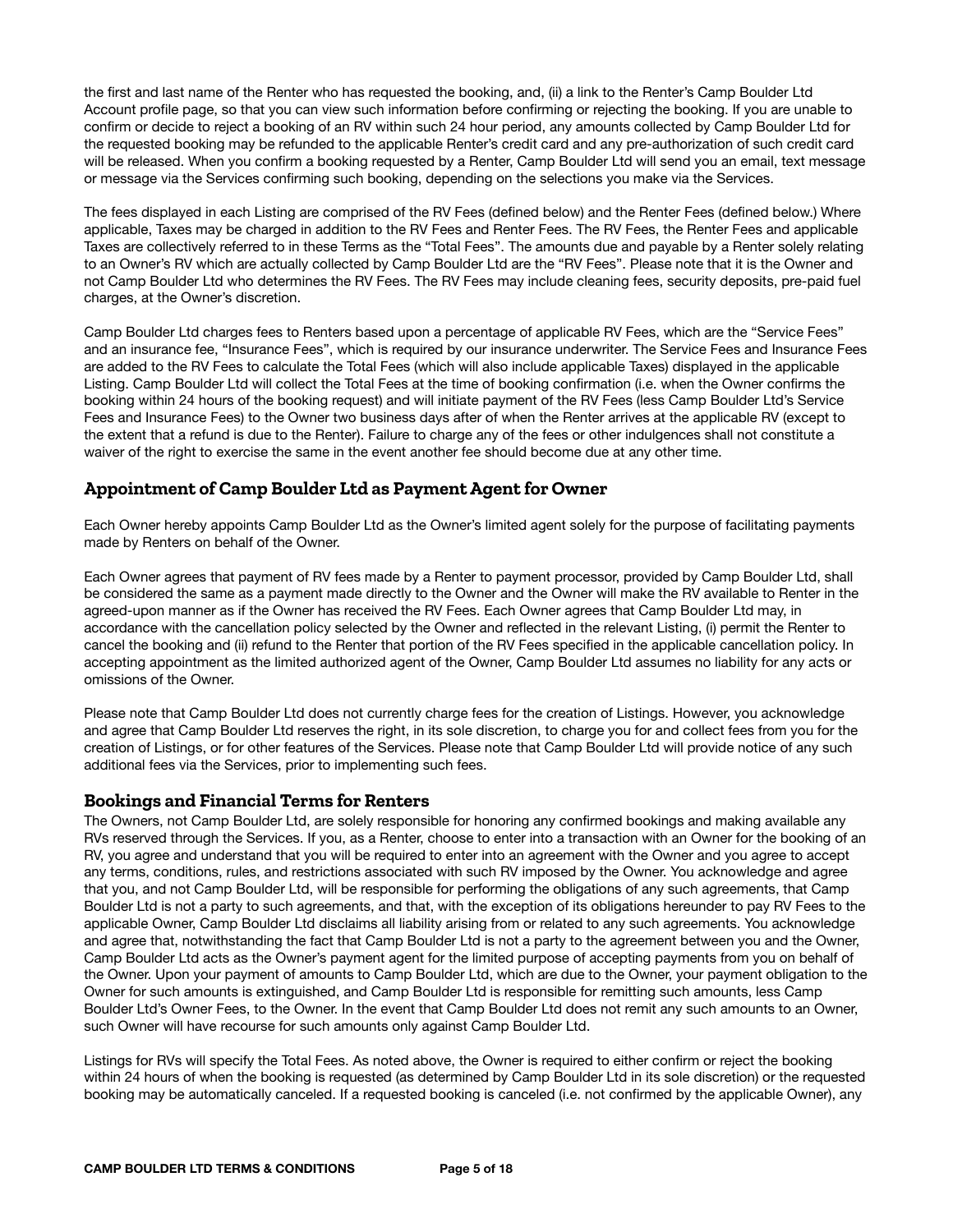amounts collected by Camp Boulder Ltd will be refunded to such Renter, depending on the selections the Renter makes via the Services, and any pre-authorization of such Renter's credit card will be released, if applicable.

You agree to pay Camp Boulder Ltd for any confirmed bookings made in connection with your Camp Boulder Ltd Account in accordance with these Terms by one of the methods described on the Site or Application – e.g. by cash or credit card. You hereby authorize the collection of such amounts by charging the credit card provided as part of requesting the booking directly by Camp Boulder Ltd. You also authorize Camp Boulder Ltd to charge the Renter's credit card in the event of damage caused on an RV as contemplated under "Damage to RVs" below and for Security Deposits (as defined below), if applicable. Once a confirmed booking transaction is completed you will receive a confirmation email in Camp Boulder Ltd summarizing the confirmed booking.

You agree that you may not use the Camp Boulder Ltd Services and then complete a booking of an RV transaction outside of the Camp Boulder Ltd Services in order to circumvent the obligation to pay any portion of Service Fees related to Camp Boulder Ltd provision of the Services. If you circumvent any portion of the Service Fees related to the Camp Boulder Ltd Software, Camp Boulder Ltd reserves the right to reject or deny the related transaction as (i) a valid transaction, (ii) no insurance coverage will be applied to the rental and, (iii) all other insurance coverages may be suspended and, (iv) Camp Boulder Ltd will have no responsibility nor obligation to the parties engaged in the transaction.

You agree to pay Camp Boulder Ltd for the Total Fees for any booking requested in connection with your Camp Boulder Ltd Account if such requested bookings are confirmed by the applicable Owner. In order to establish a booking pending the applicable Owner's confirmation of your requested booking, you understand and agree that Camp Boulder Ltd, on behalf of the Owner, reserves the right, in its sole discretion, to (i) obtain a pre-authorization via your credit card for the Total Fees or (ii) charge your credit card a nominal amount, not to exceed one dollar (\$1) to verify your credit card. Once Camp Boulder Ltd receives confirmation of your booking from the applicable Owner, Camp Boulder Ltd will collect the Total Fees in accordance with these Terms and the pricing terms set forth in the applicable Listing. Please note that Camp Boulder Ltd cannot control any fees that may be charged to a Renter by his or her bank related to Camp Boulder Ltd's collection of the Total Fees, and Camp Boulder Ltd disclaims all liability in this regard.

In connection with your requested booking, you will be asked to provide customary billing information such as name, billing address and credit card information either to Camp Boulder Ltd or its third party payment facilitator. You agree to pay Camp Boulder Ltd for any confirmed bookings made in connection with your Camp Boulder Ltd Account in accordance with these Terms by one of the methods described on the Site or Application. You hereby authorize the collection of such amounts by charging the credit card provided as part of requesting the booking, either directly by Camp Boulder Ltd or indirectly, via a third party online facilitating payments or by one of the payment methods described on the Services. You also authorize Camp Boulder Ltd to charge your credit card in the event of damage caused on an RV as contemplated under "Damage to RVs" below and for Security Deposits (as defined below), if applicable. If you are directed to Camp Boulder Ltd's thirdparty payment facilitator, you may be subject to terms and conditions governing use of that third party's service and that third party's personal information collection practices. Please review such terms and conditions and privacy policy before using the services. Once your confirmed booking transaction is completed you will receive a confirmation email summarizing your confirmed booking.

#### **Security Deposits**

Camp Boulder Ltd's Owners customarily include a security deposit in their Listings ("Security Deposits"). For all Security Deposits included in a Listing for a confirmed booking of RV, Camp Boulder Ltd will, in its capacity as the payment agent of the Owner, use its commercially reasonable efforts to obtain a pre-authorization of the Renter's credit card in the amount the Owner determines for the Security Deposit within a reasonable time prior to the Renter's check-in at the applicable Owner's RV. Camp Boulder Ltd will also use its commercially reasonable efforts to address Owners' requests and claims related to Security Deposits, but Camp Boulder Ltd is not responsible for administering or accepting any claims by Owners related to Security Deposits, and disclaims any and all liability in this regard.

#### **Service Fees**

In consideration for providing the Services, Camp Boulder Ltd collects service fees from Owners and Renters ("Service Fees"). Service Fees are made up of three (3) components: (i) Renter Service Fees, (ii) an Owner Service Fee that is charged to the Owner based upon a percentage of the amount of the RV Fees ("Owner Fees") and (iii) an Insurance Fee that is required by the company's insurance underwriter. Where applicable, Taxes may also be charged in addition to the Owner Fees. Camp Boulder Ltd Fees are deducted from the RV Fees before remitting the RV Fees to the Owner, within 24 hours of when the Renter arrives at the applicable RV. Renter Fees are, as noted above, included in the Total Fees.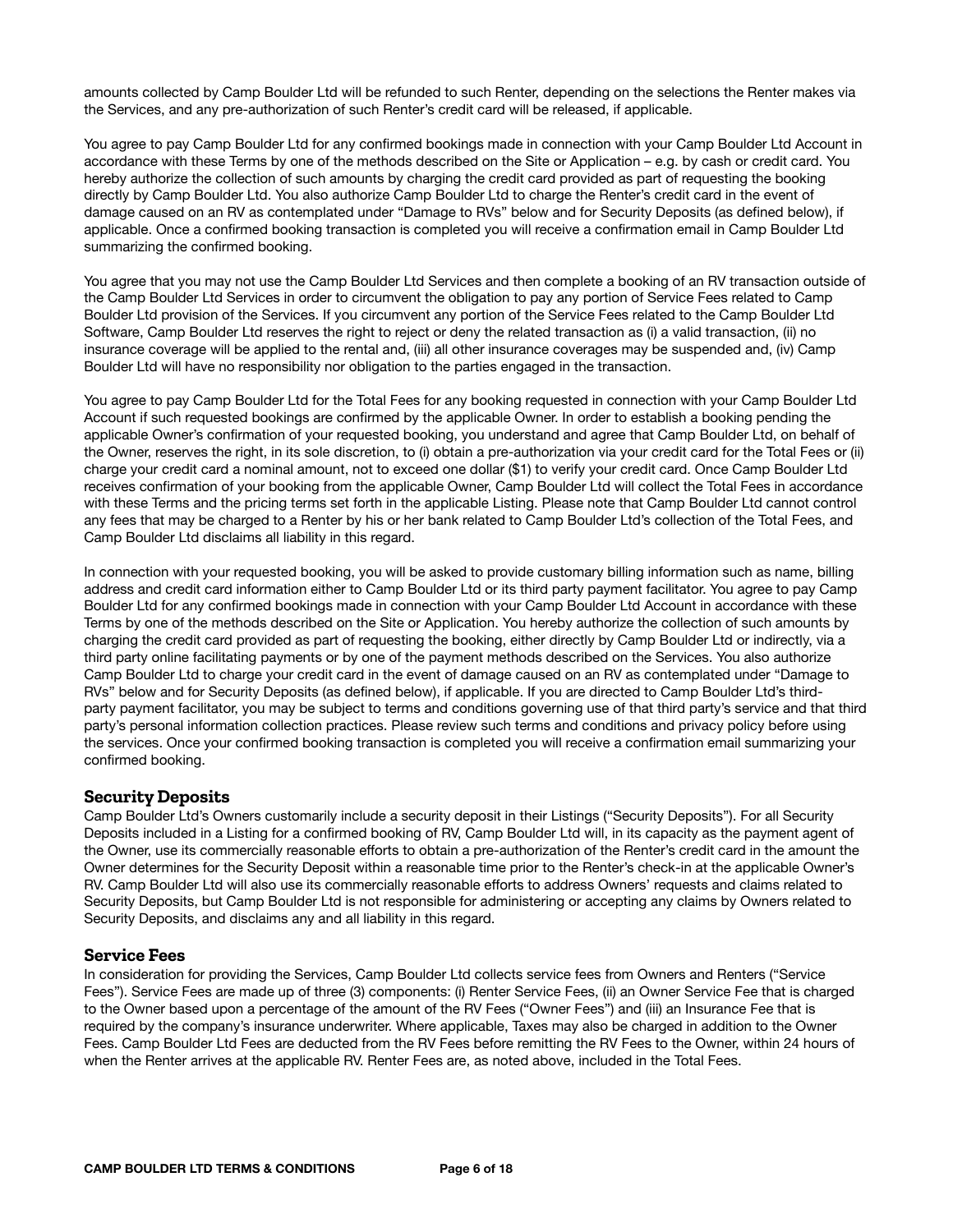Balances will be remitted to Owners, by Camp Boulder Ltd, via payment methods described on Services. Remittance currency will be that of the destination bank provided by Owner. Except as otherwise provided herein, Service Fees are nonrefundable.

# **Renter Verification**

As a Renter, you are required to provide certain personal information through the Camp Boulder Ltd renter verification program in order to rent insured RVs on Camp Boulder Ltd, asked to provide a valid (i) Driver's License Number, State of Issue, your Name and Address, (ii) DOB, (iii) SSN, (iv) verification of at least 3 years driving experience, (v) completion of the renter questionnaire, (vi) current insurance provider, (vii), your international drivers permit and a valid Passport (for international renters).

# **Damage to RVs**

As the operator of the RV, you are responsible for leaving the RV in the condition it was in when you picked up the RV. You acknowledge and agree that as a Renter, you are responsible for your own acts and omissions and are also responsible for the acts and omissions of any individuals who you invite to, or otherwise provide access to the RV. In the event that an RV Owner claims otherwise and provides evidence of damage, including but not limited to, photographs, you agree to pay the cost of replacing the damaged items with equivalent items. After being notified of a claim and given forty-eight (48) hours to respond, the payment will be charged to and taken from the credit card on file in your Camp Boulder Ltd Account. You agree that unless you have purchased or have been qualified for insurance through Camp Boulder Ltd that you will hold Camp Boulder Ltd harmless and that Camp Boulder Ltd has no responsibility for any damages that you cause to an owners' RV or to any person. You also agree that as a renter, your personal insurance will act as primary to any coverage you purchase through Camp Boulder Ltd. Camp Boulder Ltd also reserves the right to charge the credit card on file in your Camp Boulder Ltd Account, or otherwise collect payment from you and pursue any avenues available to Camp Boulder Ltd in this regard, including using Security Deposits, in situations in which you have been determined, in Camp Boulder Ltd's sole discretion, to have damaged the RV, including, but not limited to, in relation to any payment requests made by RV Owner, and in relation to any payments made by Camp Boulder Ltd to RV Owners. If we are unable to charge the credit card on file or otherwise collect payment from you, you agree to remit payment for any damage to the RV to the applicable RV Owner or to Camp Boulder Ltd (if applicable). If a vehicle has been damaged during the rental period and the damage occurred as a result of vandalism or there is a suspicion of vandalism, a police report must be filed by the owner of the damaged vehicle before an insurance claim can be processed.

Both Renter and RV Owner agree to cooperate with and assist Camp Boulder Ltd in good faith, and to provide Camp Boulder Ltd with such information and take such actions as may be reasonably requested by Camp Boulder Ltd, in connection with any complaints or claims made by Members relating to RVs or any personal or other property located at an RV or with respect to any investigation undertaken by Camp Boulder Ltd or a representative of Camp Boulder Ltd regarding use or abuse of the Site, Application or the Services. If you are a Renter, upon Camp Boulder Ltd's reasonable request, and to the extent you are reasonably able to do so, you agree to participate in mediation or similar resolution process with an RV Owner, at no cost to you, which process will be conducted by Camp Boulder Ltd or a third party selected by Camp Boulder Ltd with respect to losses for which the RV Owner is requesting payment from Camp Boulder Ltd under these terms.

## **Cancellations and Refunds**

If, as a Renter, you cancel your requested booking before the requested booking is confirmed by an Owner, Camp Boulder Ltd will cancel any pre-authorization to your credit card and/or refund any nominal amounts charged to your credit card in connection with the requested booking within a commercially reasonable time. If, as a Renter, you wish to cancel a confirmed booking made via the Services, either prior to or after arriving at the RV, the cancellation policy of the Owner contained in the applicable Listing will apply to such cancellation. Our ability to refund the RV Fees and other amounts charged to you will depend upon the terms of the applicable cancellation policy. Details regarding refunds and cancellation policies are available via the Services.

If an Owner cancels a confirmed booking made via the Services, (i) Camp Boulder Ltd will refund the Total Fees for such booking to the applicable Renter within a commercially reasonable time of the cancellation and (ii) the Renter may receive an email or other communication from Camp Boulder Ltd containing alternative Listings and other related information. If the Renter requests a booking from one of the alternative Listings and the Owner associated with such alternative Listing confirms the Renter's requested booking, then the Renter agrees to pay Camp Boulder Ltd the Total Fees relating to the confirmed booking for the RV in the alternative Listing, in accordance with these Terms. If an Owner canceled a confirmed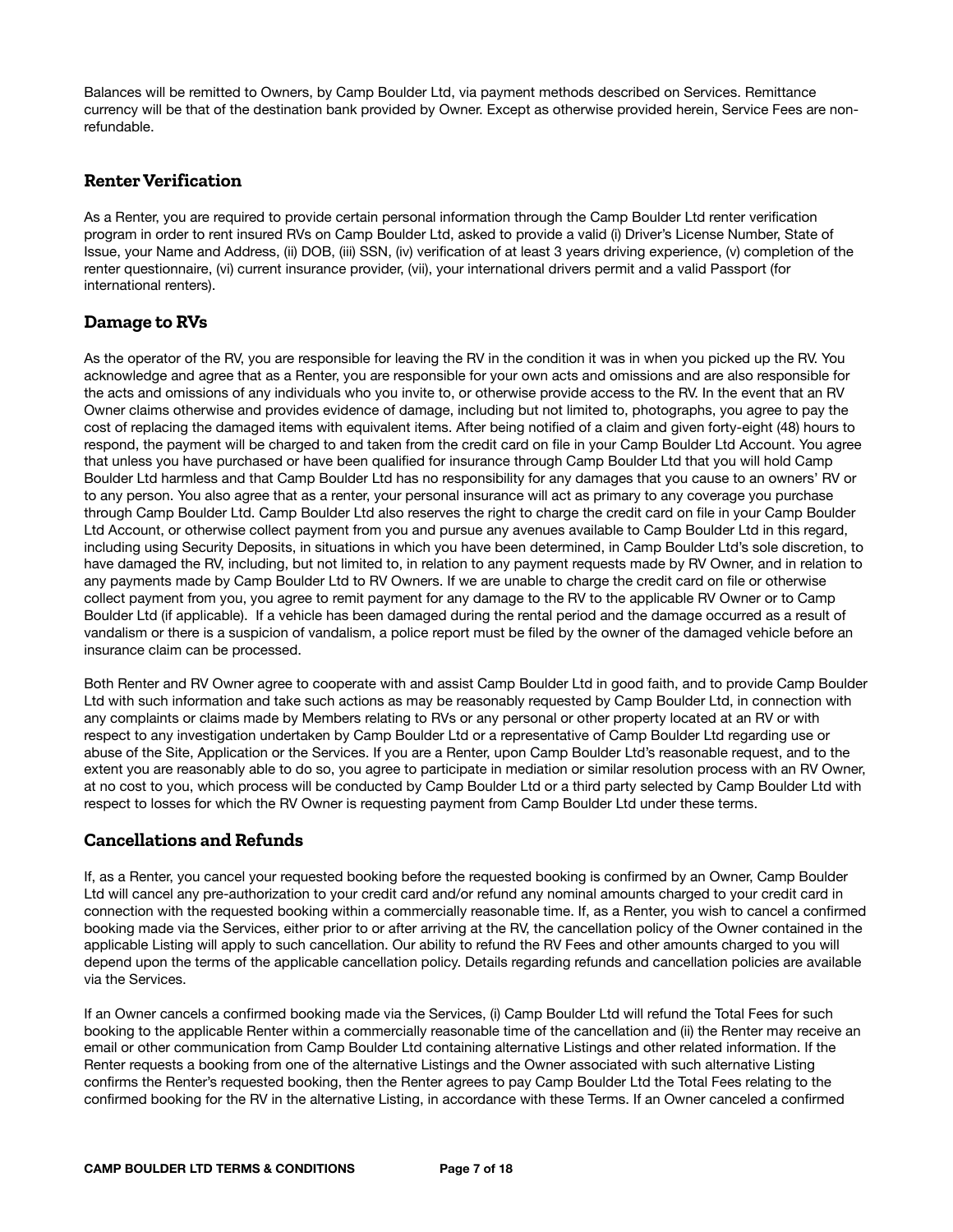booking and you, as a Renter, have not received an email or other communication from Camp Boulder Ltd, please contact us.

#### **Taxes**

IRS regulation, regarding federal tax reporting requirements, stipulates that Camp Boulder Ltd must collect IRS Form W-9 from all Owners in the United States. You understand and agree that you are solely responsible for determining your applicable Tax reporting requirements in consultation with your tax advisors.

Camp Boulder Ltd cannot and does not offer Tax-related advice to any Members of the Site, Application and Services. Additionally, please note that each Owner is responsible for determining local indirect Taxes and for including any applicable Taxes to be collected or obligations relating to applicable Taxes in Listings.

# **User Conduct**

You understand and agree that you are solely responsible for compliance with any and all laws, rules, regulations, and Tax obligations that may apply to your use of the Services and Content. In connection with your use of our Services, you may not and you agree that you will not:

- violate any local, state, provincial, national, park, campground or other law or regulation, or any order of a court, including, without limitation, zoning restrictions, admiralty law and Tax regulations;
- use manual or automated software, devices, scripts, robots, other means or processes to access, "scrape," "crawl" or "spider" any web pages or other services contained in the Services or Content;
- use the Services for any commercial or other purposes that are not expressly permitted by these Terms;
- copy, store or otherwise access any information contained on the Services or Content for purposes not expressly permitted by these Terms;
- infringe the rights of any person or entity, including without limitation, their intellectual property, privacy, publicity or contractual rights;
- interfere with or damage our Services, including, without limitation, through the use of viruses, cancel bots, Trojan horses, harmful code, flood pings, denial-of-service attacks, packet or IP spoofing, forged routing or electronic mail address information or similar methods or technology;
- use our Services to transmit, distribute, post or submit any information concerning any other person or entity, including without limitation, photographs of others without their permission, personal contact information or credit, debit, calling card or account numbers;
- use our Services in connection with the distribution of unsolicited commercial email ("spam") or advertisements unrelated to lodging in a private residence;
- "stalk" or harass any other user of our Services or collect or store any personally identifiable information about any other user other than for purposes of transacting as an Camp Boulder Ltd Renter or Owner;
- offer, as an Owner, any RVs that you do not yourself own or have permission to rent
- offer, as an Owner, any RV that may not be rented pursuant to the terms and conditions of an agreement with a third party;
- register for more than one Camp Boulder Ltd Account or register for an Camp Boulder Ltd Account on behalf of an individual other than yourself;
- contact an Owner for any purpose other than asking a question related to a booking such Owner's RVs or Listings;
- contact a Renter for any purpose other than asking a question related to a booking or such Renter's use of the Site, Application and Services;
- when acting as a Renter or otherwise, recruit or otherwise solicit any Owner or other Member to join third party services or websites that are competitive to Camp Boulder Ltd, without Camp Boulder Ltd's prior written approval;
- use automated scripts to collect information or otherwise interact with the Services;
- use the Services to find an Owner or Renter and then complete a booking of an RV transaction independent of the Services in order to circumvent the obligation to pay any Service Fees related to Camp Boulder Ltd's provision of the Services;
- as an Owner, submit any Listing with a false or misleading price information or submit any Listing with a price that you do not intend to honor;
- post, upload, publish, submit or transmit any Content that, in Camp Boulder Ltd's sole judgment: (i) infringes, misappropriates or violates a third party's patent, copyright, trademark, trade secret, moral rights or other intellectual property rights, or rights of publicity or privacy; (ii) violates, or encourages any conduct that would violate, any applicable law or regulation or would give rise to civil or criminal liability; (iii) is fraudulent, false, misleading or
- deceptive; (iv) is defamatory, obscene, pornographic, vulgar or offensive;
- (v) promotes discrimination, bigotry, racism, hatred, harassment or harm against any individual or group; (vi) is violent or threatening or promotes violence or actions that are threatening to any other person; or (vii) promotes illegal or harmful activities or substances;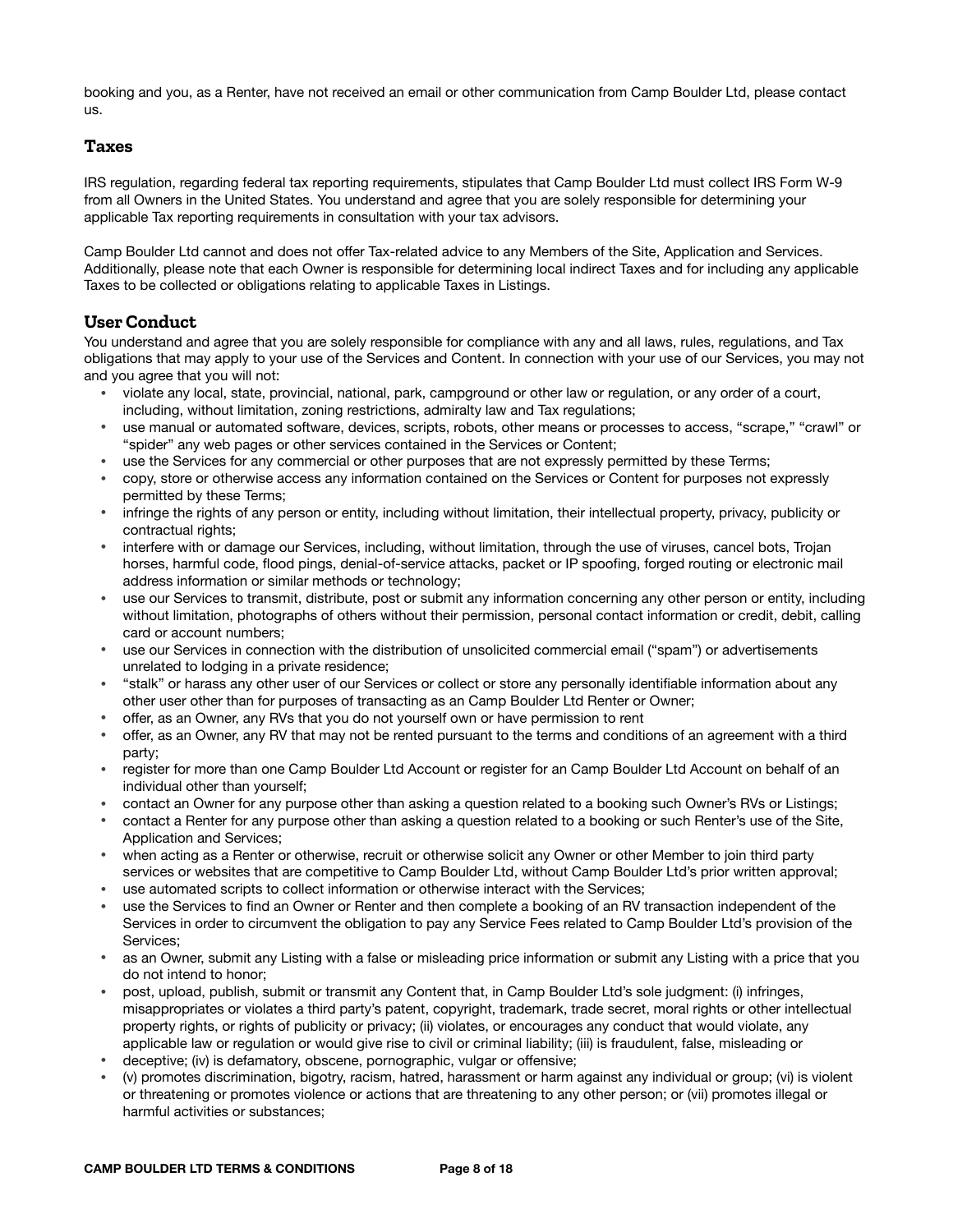- systematically retrieve data or other content from our Services to create or compile, directly or indirectly, in single or multiple downloads, a collection, compilation, database, directory or the like, whether by manual methods, through the use of bots, crawlers, or spiders, or otherwise;
- use, display, mirror or frame the Services, or any individual element within the Services, Camp Boulder Ltd's name, any Camp Boulder Ltd trademark, logo or other proprietary information, or the layout and design of any page or form contained on a page, without Camp Boulder Ltd's express written consent;
- access, tamper with, or use non-public areas of the Services, Camp Boulder Ltd's computer systems, or the technical delivery systems of Camp Boulder Ltd's providers;
- attempt to probe, scan, or test the vulnerability of any Camp Boulder Ltd system or network or breach any security or authentication measures;
- avoid, bypass, remove, deactivate, impair, descramble, or otherwise circumvent any technological measure implemented by Camp Boulder Ltd or any of Camp Boulder Ltd's providers or any other third party (including another user) to protect the Services or Collective Content;
- forge any TCP/IP packet header or any part of the header information in any email or newsgroup posting, or in any way use the Services or Collective Content to send altered, deceptive or false source-identifying information;
- attempt to scrape assets and content from the website
- attempt to decipher, decompile, disassemble or reverse engineer any of the software used to provide the Services or Collective Content; or
- advocate, encourage, or assist any third party in doing any of the foregoing.

Camp Boulder Ltd will have the right to investigate and prosecute violations of any of the above to the fullest extent of the law. Camp Boulder Ltd may involve and cooperate with law enforcement authorities in prosecuting users who violate these Terms. You acknowledge that Camp Boulder Ltd has no obligation to monitor your access to or use of the Services or Collective Content or to review or edit any Member Content, but has the right to do so for the purpose of operating the Services, to ensure your compliance with these Terms, or to comply with applicable law or the order or requirement of a court, administrative agency or other governmental body.

Camp Boulder Ltd reserves the right, at any time and without prior notice, to remove or disable access to any Collective Content that Camp Boulder Ltd, at its sole discretion, considers to be objectionable for any reason, in violation of these Terms or otherwise harmful to the Services.

#### **Privacy**

See Camp Boulder Ltd's Privacy Policy at <https://www.campboulder.com/privacypolicy> or information and notices concerning Camp Boulder Ltd's collection and use of your personal information.

#### **Ownership**

The Services and Collective Content are protected by copyright, trademark, and other laws of the United States and foreign countries. You acknowledge and agree that the Services and Collective Content, including all associated intellectual property rights, is the exclusive property of Camp Boulder Ltd and its licensors. You will not remove, alter or obscure any copyright, trademark, service mark or other proprietary rights notices incorporated in or accompanying the Services or Collective **Content** 

#### **Camp Boulder Ltd Content and Member Content License**

Subject to your compliance with these Terms, Camp Boulder Ltd grants you a limited, non-exclusive, non-transferable license, to (i) access and view any Camp Boulder Ltd Content solely for your personal and non-commercial purposes and (ii) access and view any Member Content to which you are permitted access, solely for your personal and non-commercial purposes. You have no right to sublicense the license rights granted in this section.

You will not use, copy, adapt, modify, prepare derivative works based upon, distribute, license, sell, transfer, publicly display, publicly perform, transmit, broadcast or otherwise exploit the Services or Collective Content, except as expressly permitted in these Terms. No licenses or rights are granted to you by implication or otherwise under any intellectual property rights owned or controlled by Camp Boulder Ltd or its licensors, except for the licenses and rights expressly granted in these Terms.

#### **Member Content**

We may, in our sole discretion, permit Members to post, upload, publish, submit or transmit Member Content. By making available any Member Content on or through the Site, Application and Services, you hereby grant to Camp Boulder Ltd a worldwide, irrevocable, perpetual, non-exclusive, transferable, royalty-free license, with the right to sublicense, to use, view, copy, adapt, modify, distribute, license, sell, transfer, publicly display, publicly perform, transmit, stream, broadcast, access,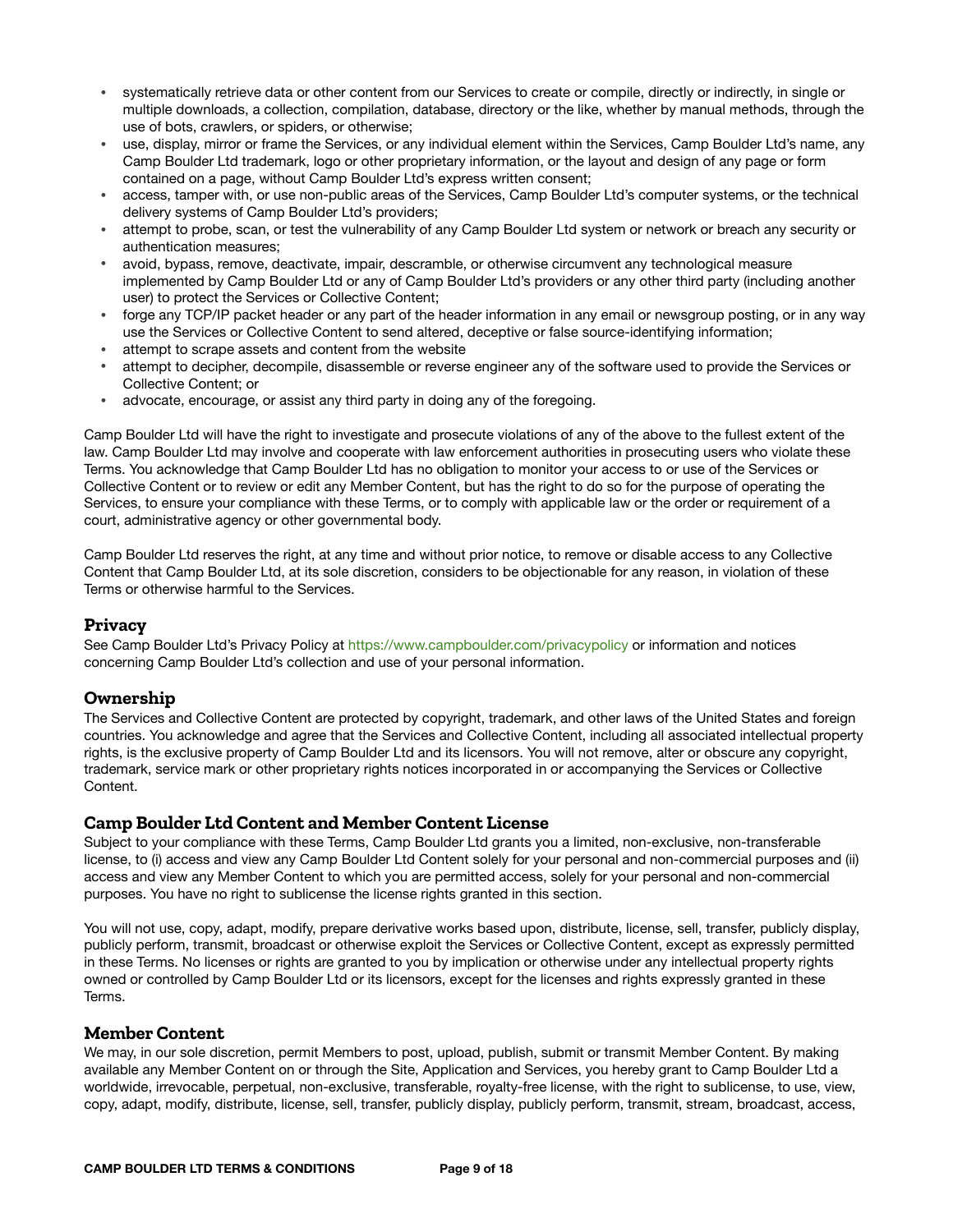view, and otherwise exploit such Member Content on, through, or by means of the Services or otherwise. Camp Boulder Ltd does not claim any ownership rights in any such Member Content and nothing in these Terms will be deemed to restrict any rights that you may have to use and exploit any such Member Content.

You acknowledge and agree that you are solely responsible for all Member Content that you make available through the Services. Accordingly, you represent and warrant that: (i) you either are the sole and exclusive owner of all Member Content that you make available through the Services or you have all rights, licenses, consents and releases that are necessary to grant to Camp Boulder Ltd the rights in such Member Content, as contemplated under these Terms; and (ii) neither the Member Content nor your posting, uploading, publication, submission or transmittal of the Member Content or Camp Boulder Ltd's use of the Member Content (or any portion thereof) on, through or by means of the Services or otherwise will infringe, misappropriate or violate a third party's patent, copyright, trademark, trade secret, moral rights or other proprietary or intellectual property rights, or rights of publicity or privacy, or result in the violation of any applicable law or regulation. Insurance

With its Protection Packages, Camp Boulder Ltd coverage for qualified vehicles and verified renters that have been approved by Camp Boulder Ltd for the insurance coverage. Liability, physical damage, comprehensive and collision insurance coverage is available only for renters during the rental period for rentals that are transacted through the Camp Boulder Ltd software and only where renters have successfully met the conditions stipulated in the verification process and where the vehicle meets the certifications and requirements stipulated in the listing process, and the maintenance and inspection schedule. In addition, insurance coverage is only made available to verified users where use of the Camp Boulder Ltd Services and the full and complete booking of a rental transaction is transacted through the Camp Boulder Ltd system. Any Owner who transacts any portion of rental outside of the Camp Boulder Ltd Services, such transaction will be entirely denied insurance protection. If any Owner circumvents any portion of Camp Boulder Ltd or Camp Boulder Ltd Service Fees, Camp Boulder Ltd reserves the right to reject or deny insurance coverage across all vehicles under management by the Owner or Agency, and all related transactions will be deemed invalid for insurance coverage, and Camp Boulder Ltd will have no responsibility or obligation to provide coverage to any of the parties. Rentals are only insurable in the U.S., Puerto Rico, the U.S. Virgin Islands, U.S. Military locations and U.S. controlled territories and Canada. Any vehicle that attempts to enter into Mexico will not be covered under the insurance program. Vehicles used in the sport or activity of driving through rough terrain are considered to be used in off-roading activity and will not be insured.

Unless otherwise stipulated in the insurance coverage, the Renter is responsible for all damage to the rental, missing equipment, down time, and the RV owner's administrative expenses connected with loss irrespective of the cause of damage or loss or the negligence or lack thereof of Renter. Renter is responsible for loss due to theft of the rental. Renter is responsible for all damages due to vandalism of the rental. When accepting the rental, Renter and Agency or Owner must complete a thorough, comprehensive Walk-Thru report of the rental, noting in writing any and all defects or damage to the rental prior to Renter's acceptance of the same. Renter and Owner must sign and date the RV Departure Checklist in order to qualify for insurance protection. Immediately prior to releasing the vehicle the owner is responsible for completing a full inspection of the interior and exterior of the vehicle with the renter, and must take photos to document its condition immediately prior to departure and immediately upon return.

Upon return of the rental, the Owner must immediately inspect the rental and photograph any damages, and report any losses to Camp Boulder Ltd within 48 hours of the end of the booking or return of the vehicle (whichever occurs first). Camp Boulder Ltd is not responsible for personal property left in the rental. All defects and/or damage to the rental noted in the return inspection which are not noted on the Walk-Through report completed by Renter and Owner when accepting the rental shall be the sole responsibility of Owner and Renter, and Renter shall reimburse the Owner for the cost of the repair. To the extent that the security deposit actually paid to the Owner is insufficient to cover the costs and damages incurred by Renter, Renter will make immediate payment to Camp Boulder Ltd (on behalf of the Owner), upon demand. Owner and Renter must report all accidents or incidents of theft or vandalism to the police as soon as Owner or Renter discover them and provide a copy of the police report to Camp Boulder Ltd. Renter must report all accidents involving the rental to Owner within 24 hours of occurrence and provide a copy of the accident report to Camp Boulder Ltd and the Owner.

## **Drivers**

Renter acknowledges and agrees that no person shall be allowed to drive the rental who is not at least the age of 25, a holder of a valid driver's license in his or her actual possession, and approved through Camp Boulder Ltd verification, insurance or through a third party insurance binder. Renters acknowledge that recreational rentals can be very large and handle differently from passenger cars. The rental requires more skill and expertise to operate safely than an automobile rental. The rental requires more clearance above, in front of, behind, and beside them to operate safely, and the use of mirrors and direct visual verification are always required to maintain knowledge of the location of adjacent rentals and obstacles on the roadway. Due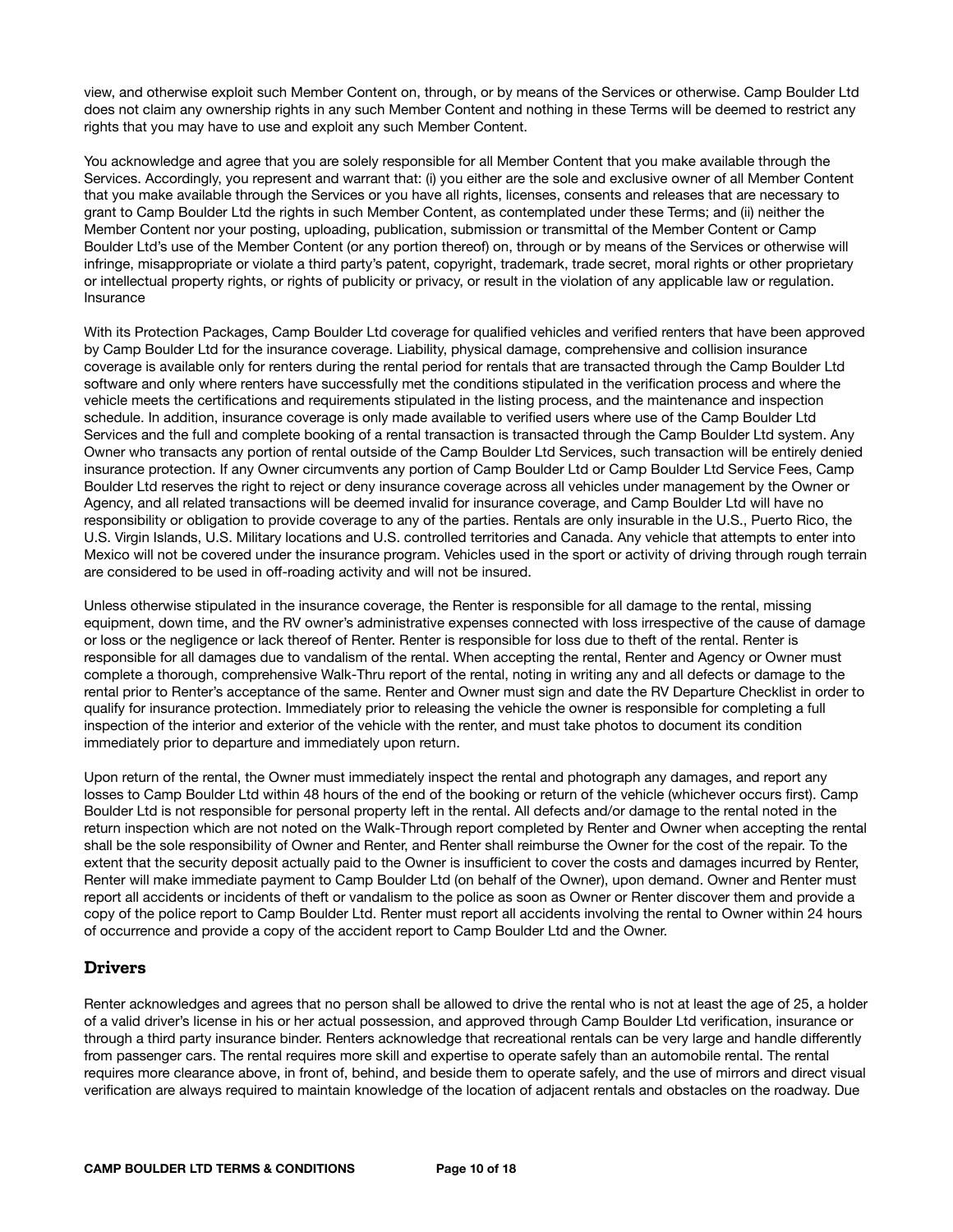to size and handling characteristics, the rental shall not be operated at speeds in excess of 55 miles per hour regardless of the posted speed limit.

Renter and Owner represent and warrant that any person who operates the rental will have passed DMV verification and will have the skill and expertise to do so safely and free from negligence. Renter acknowledges that the qualifications of any driver of the rental are solely at the discretion and risk of Renter and that Camp Boulder Ltd has not evaluated the skill and expertise of any such driver.

Renter acknowledges that Camp Boulder Ltd has no control over the number of passengers a Renter may allow into the rental or the conduct of those occupants while the rental is being operated. Therefore, Renter acknowledges that Renter is solely responsible for the passengers on board the rental as well as the conduct of those passengers, and Renter and Owner shall confirm that both driver and passengers are properly using seat belts while the rental is in motion.

# **Allowed Use of the Rental**

All rentals may only be used on those public roadways with sufficient width and clearance to allow the rental to be operated safely and without damage. Under no circumstances may the rental be operated in rugged terrain or used in the sport of offroading. If Owner provides a driver for the rental, Renter remains responsible for all damage to the rental, missing equipment, down time, and Owner's administrative expenses connected with damage regardless of whether or not Renter or the driver is at fault. Any violation of these terms will result in loss of insurance coverage.

Under no circumstance shall:

- The rental be driven outside the United States and Canada.
- The Renter allow anything to be towed behind the rental unless specified.
- The awning be unrolled or used without Owner approval.
- Anyone be allowed on the roof of the rental.
- Anyone occupy any towed rental while it is in motion.
- The rental may not be taken into Mexico as Camp Boulder Ltd insurance is not valid in Mexico.

## **Insurance, Tickets, Tolls & Citations**

Renter must purchase Camp Boulder Ltd provided insurance packages or provide an alternative proof of insurance before renting. Insurance fees are collected in conjunction with the Service fees paid to Camp Boulder Ltd. Insurance fees may be adjusted without notice, and on a case by case basis depending upon the frequency and size of claims submitted by RV Owners or Agencies. Renter is solely responsible for any and all parking tickets, citations, toll charges and other charges issued during Renter's contractual possession of the rental.

The laws of some states require us to furnish you with the following notices:

**WARNING** – Any person who knowingly:

- **Alaska**: and with intent to injure, defraud, or deceive an insurance company files a claim containing false, incomplete, or misleading information may be prosecuted under state law.
- **Arizona and Arkansas**: presents a false or fraudulent claim for payment of a loss or benefit is subject to criminal and civil penalties, or specific to AR: presents false information in an application for insurance is guilty of a crime and may be subject to fines and confinement in prison.
- **California, Louisiana, New Mexico and Texas:** presents a false or fraudulent claim for the payment of a loss or benefit (or specific to LA and TX: who knowingly presents false information on an application for insurance) is guilty of a crime and may be subject to fines and confinement in state prison, (or specific to NM: to civil fines and criminal penalties.)
- **Delaware:** and with intent to injure, defraud or deceive an insurer, files a statement of claim containing any false, incomplete or misleading information is guilty of a felony.
- **Florida**: and with intent to injure, defraud, or deceive any insurance company files a statement of claim containing false, incomplete, or misleading information is guilty of a felony of the third degree.
- **Idaho and Indiana**: and with intent to defraud or deceive any insurance company, files a statement of claim containing any false, incomplete, or misleading information (for Idaho) is guilty of and (for Indiana) commits a felony.
- **Kentucky, New York and Pennsylvania**: and with intent to defraud any insurance company or other person files an application for insurance, or files a statement of claim, containing any materially false information or conceals, for the purpose of misleading, information concerning any fact material thereto commits a fraudulent insurance act, which is a crime, specific to PA: subjects such person to criminal and civil penalties and specific to NY: shall also be subject to a civil penalty not to exceed five thousand dollars and the stated value of the claim for each such violation.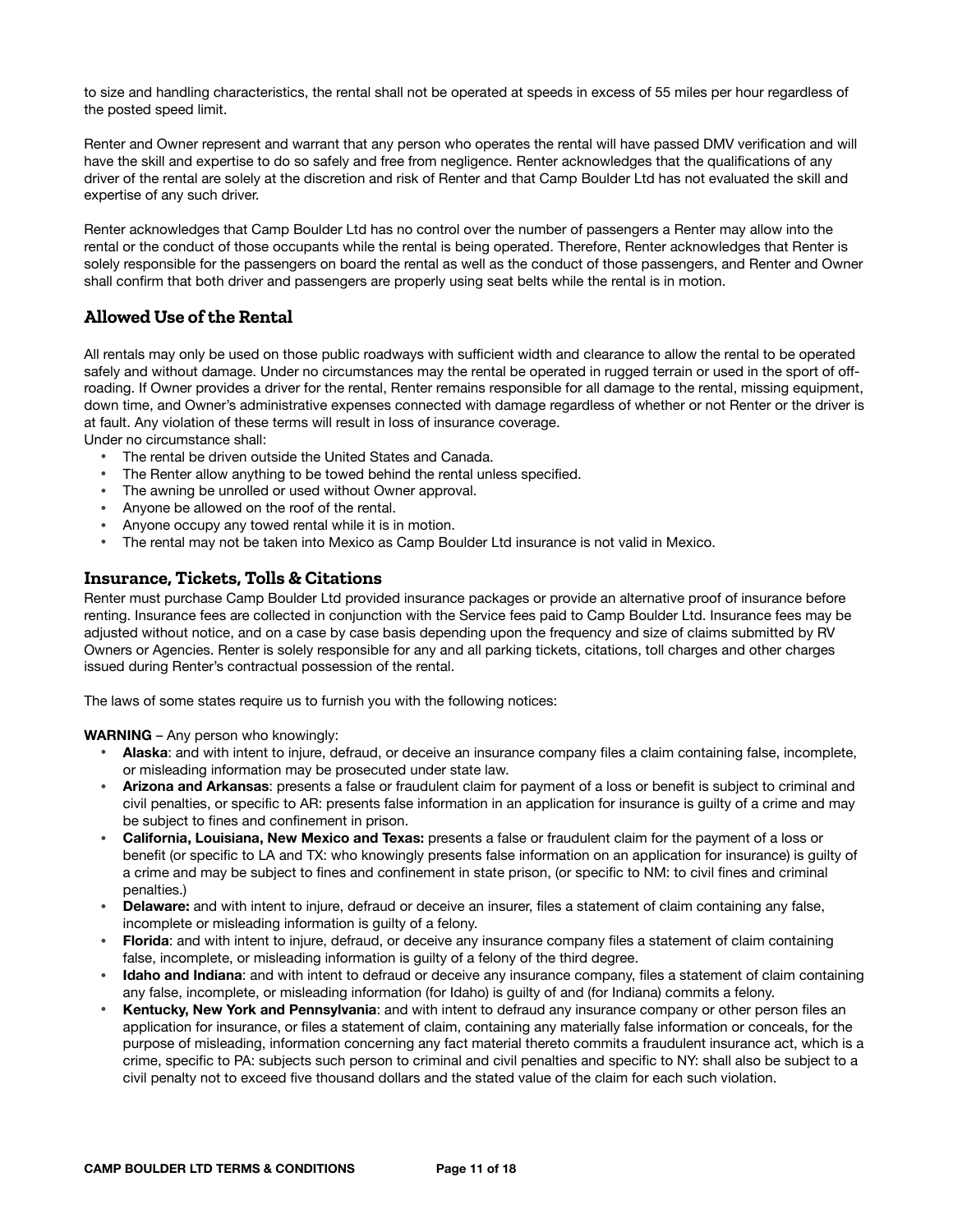- **New Jersey:** files a statement of claim containing any false or misleading information is subject to criminal and civil penalties.
- **Ohio:** with intent to defraud or knowing that he is facilitating a fraud against an insurer, submits an application or files a claim containing a false or deceptive statement is guilty of insurance fraud.
- **Oklahoma:** and with intent to injure, defraud or deceive any insurer, makes any claim for the proceeds of an insurance policy containing any false, incomplete or misleading information is guilty of a felony.

## **Additional Warnings**

- **Colorado:** It is unlawful to knowingly provide false, incomplete, or misleading facts or information to an insurance company for the purpose of defrauding or attempting to defraud the company. Penalties may include imprisonment, fines, denial of insurance, and civil damages. Any insurance company or agent of an insurance company who knowingly provides false, incomplete, or misleading facts or information to a policyholder or claimant for the purpose of defrauding or attempting to defraud the policyholder or claimant with regard to a settlement or award payable from insurance proceeds shall be reported to the Colorado Division of Insurance within the Department of Regulatory Agencies.
- **District of Columbia, Tennessee and Virginia**: It Is a crime to knowingly provide false, incomplete or misleading information to an insurer or insurance company for the purpose of defrauding the insurer or insurance company, (or specific to DC: any other person.) Penalties include imprisonment and/or fines. In addition, an insurer may deny insurance benefits if false information materially related to a claim was provided by the applicant.
- **Hawaii:** Presenting a fraudulent claim for payment of a loss or benefit is a crime punishable by fines or imprisonment, or both.
- **Maine:** It is a crime to knowingly provide false, incomplete or misleading information to an insurance company for the purpose of defrauding the company. Penalties may include imprisonment, fines or a denial of insurance benefits.
- **Minnesota:** A person who files a claim with intent to defraud or helps commit a fraud against an insurer is guilty of a crime.
- **New Hampshire:** Any person who, with a purpose to injure, defraud or deceive any insurance company, files a statement of claim containing any false, incomplete or misleading information is subject to prosecution and punishment for insurance fraud, as provided in RSA 638.20.

#### **Maintenance and Breakdown**

Owners are responsible for inspecting brakes, tires and LP gas systems every 90 days and shall keep maintenance records affirming that these systems are inspected at a minimum of each 90 days. Tires must be at fifty percent (50%) tread wear or greater for each rental. Rental Agency, Owner and Renters are responsible for inspecting all fluid levels including oil and coolant levels at each refueling. Rental Agency, Owner and Renter are responsible for checking air tire pressure, lug nuts and wheels at each refueling and are responsible for mechanical damages due to negligence in operation and/or maintenance.

## **Hauling and Delivery**

All liability for damages relating to a delivered rental begins when the rental leaves the Rental Agency or Owners place of origin and ends when the rental is returned to the RV owner's place of origin. This includes tire blowout, damage to the rental, or property of the facility where the rental is delivered and/or picked up.

## **Right of Possession**

RV owners shall always have superior right of possession of the rental over Renter. In the event that the RV owner's, officers or employees, in their sole and absolute discretion, determine that the rental is at risk of damage or loss, the RV owner shall have the absolute right, but not the obligation, to recover the rental from Renter regardless of the amount of time remaining in the Rental Agreement. In the event Owner recovers a rental from Renter, in addition to those costs payable pursuant to other parts of this Agreement, Renter shall pay all costs associated with such recovery including, but not limited to, employee wages, travel costs, fuel and repairs.

#### **General Requirements**

Renter agrees not to drive in a careless or negligent manner while driving a Rented vehicle, nor drive while under the influence of alcohol or drugs, nor permit operation of the vehicle by any person except those who have signed the Camp Boulder Ltd rental agreement and have signed the RV Departure Form and who have passed Camp Boulder Ltd verification procedures. Renter further agrees not to use, or permit use of the rental for unlawful purposes. Renters will hold Camp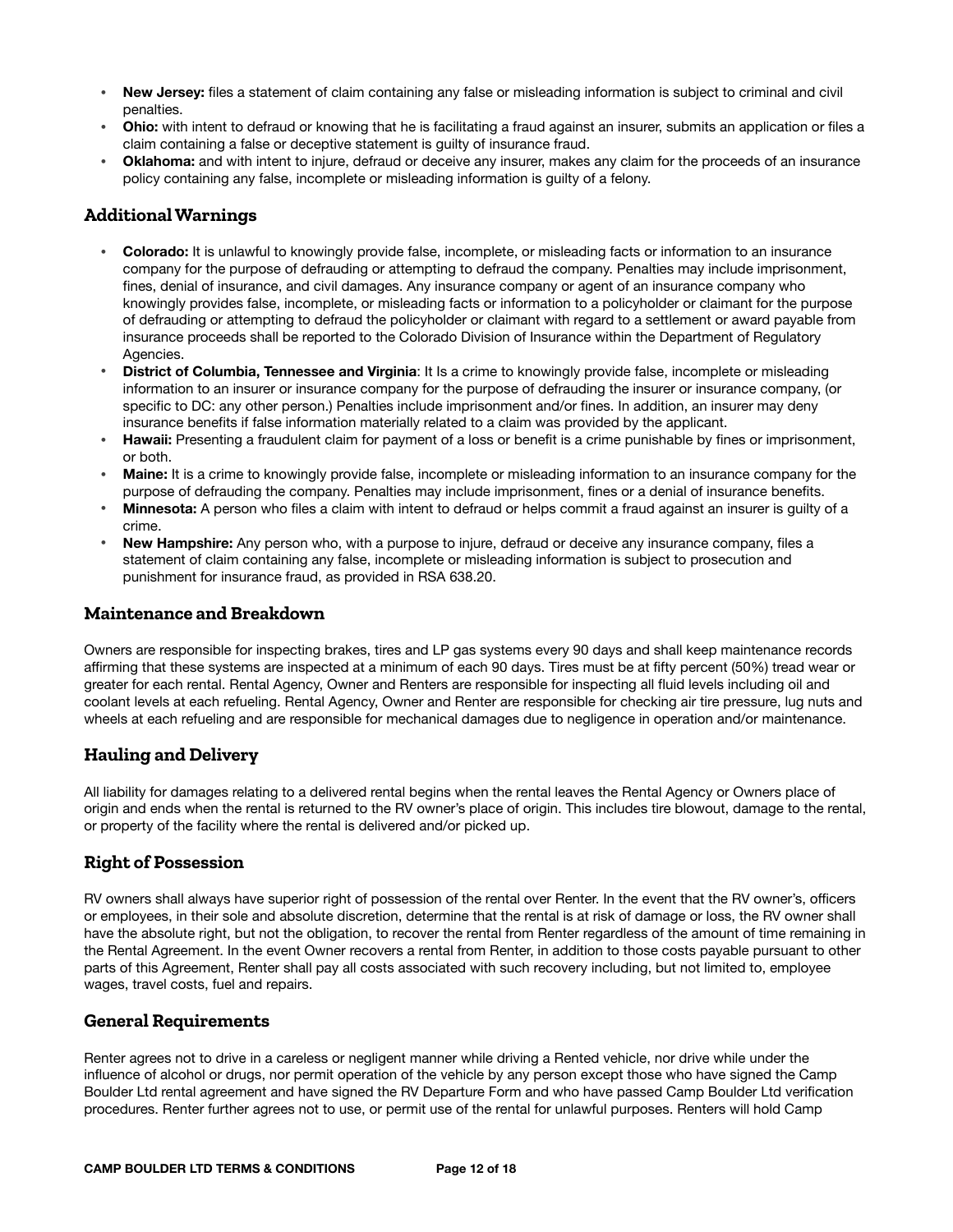Boulder Ltd harmless from any and all fines and penalties incurred during the rental period caused directly or indirectly by negligence, misuse or carelessness. Renter further agrees to indemnify and hold harmless Camp Boulder Ltd from and against any and all claims for loss of, or damage to property, or injury to person, including death, resulting from the use and operation of the rented unit. Unless prohibited by law, you release Camp Boulder Ltd from any liability for consequential, special or punitive damages in connection with this rental or the reservation of a vehicle.

Renter shall hold harmless, RV owners, Rental Agencies and Camp Boulder Ltd and its authorized agents and employees from and against all loss, bodily injury, damages and expenses, including legal expenses, of any kind arising from my rental unit during rental possession extending to such time use is finalized and cleared by the RV owner or Rental Agency, including without limitations, latent and other defects whether or not discoverable by you or RV owner or Rental Agency. This indemnity shall continue in effect at all times despite the return of the rental before or after expiration of the contract terms whether by a formal request from RV owner, Agency or otherwise. It is agreed and understood that the RV owner, Agency and Camp Boulder Ltd may control the defense of any such claim. Any violation of these terms will result in denial of insurance coverage.

# **Damage to RVs**

The Renter is responsible for leaving any rented RV in the condition it was in when they picked up the RV. Renter and Owner acknowledge and agree that you are responsible for your own acts and omissions and are also responsible for the acts and omissions of any individuals who you invite to, or otherwise provide access to the RV. In the event that an RV Owner or Rental Agency claims otherwise and provides evidence of damage, including but not limited to, photographs, you, the Renter, agree to pay the cost of replacing the damaged items with equivalent items. After being notified of the claim and given fortyeight (48) hours to respond, the security deposit payment will be charged to and taken from the Renter's credit card on file in the Camp Boulder Ltd system. You agree that unless you have purchased or have been qualified for insurance through Camp Boulder Ltd that you will hold Camp Boulder Ltd harmless and that Camp Boulder Ltd has no responsibility for any damages that are caused to an RV or to any person. Camp Boulder Ltd also reserves the right to charge the credit card on file, or otherwise collect payment from you and pursue any avenues available to Camp Boulder Ltd in this regard, including using Security Deposits, in situations in which you have been determined, in Camp Boulder Ltd sole discretion, to have damaged the RV, including, but not limited to, in relation to any payment requests made by the Owner or Agency, and in relation to any payments made by Camp Boulder Ltd to Owners or Rental Agency.

RV Owner and Renter agree to cooperate with and assist Rental Agency or RV in good faith, and to provide Rental Agency or RV with such information and take such actions as may be reasonably requested by Rental Agency or RV, in connection with any complaints or claims made by Renters relating to RVs or any personal or other property located at a RV or with respect to any investigation undertaken by Rental Agency or RV or a representative of Rental Agency or RV regarding use or abuse of the Rental Agency or RV Services. You agree to participate in mediation or similar resolution process, which process will be conducted by Rental Agency or RV or a third party selected by Rental Agency or RV with respect to losses for which the RV Owner is requesting payment from Rental Agency or RV under these terms. Any violation of these terms of service will result in the denial of insurance coverage.

# **Links**

The Services may contain links to third-party websites or resources. You acknowledge and agree that Camp Boulder Ltd is not responsible or liable for: (i) the availability or accuracy of such websites or resources; or (ii) the content, products, or services on or available from such websites or resources. Links to such websites or resources do not imply any endorsement by Camp Boulder Ltd of such websites or resources or the content, products, or services available from such websites or resources. You acknowledge sole responsibility for and assume all risk arising from your use of any such websites or resources or the Content, products or services on or available from such websites or resources.

# **Proprietary Rights Notices**

All trademarks, service marks, logos, trade names and any other proprietary designations of Camp Boulder Ltd used herein are trademarks or registered trademarks of Camp Boulder Ltd. Any other trademarks, service marks, logos, trade names, and any other proprietary designations are the trademarks or registered trademarks of their respective parties.

## **Feedback**

We welcome and encourage you to provide feedback, comments, and suggestions for improvements to the Services ("**Feedback**"). You acknowledge and agree that all Feedback will be the sole and exclusive property of Camp Boulder Ltd and you hereby irrevocably assign to Camp Boulder Ltd and agree to irrevocably assign to Camp Boulder Ltd all of your right,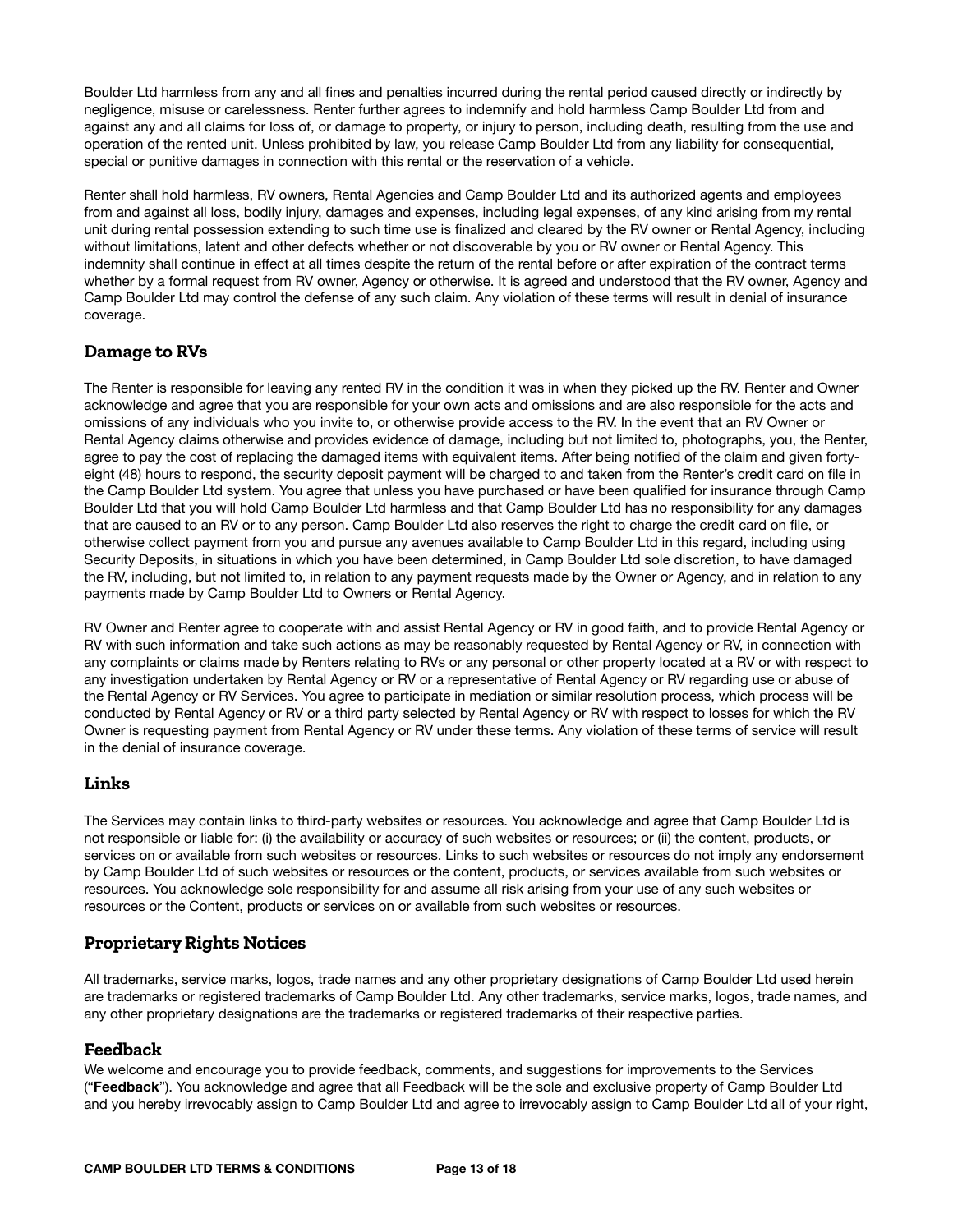title, and interest in and to all Feedback, including without limitation all worldwide patent, copyright, trade secret, moral and other proprietary or intellectual property rights therein. At Camp Boulder Ltd's request and expense, you will execute documents and take such further acts as Camp Boulder Ltd may reasonably request to assist Camp Boulder Ltd to acquire, perfect, and maintain its intellectual property rights and other legal protections for the Feedback.

# **Copyright Dispute Policy**

Camp Boulder Ltd respects copyright law and expects its users to do the same. It is Camp Boulder Ltd's policy to terminate in appropriate circumstances the Camp Boulder Ltd Accounts of Members or other account holders who repeatedly infringe or are believed to be repeatedly infringing the rights of copyright holders.

## **Termination and Camp Boulder Ltd Account Cancellation**

We may, in our discretion and without liability to you, with or without cause, with or without prior notice and at any time: (a) terminate these Terms or your access to our Services, and (b) deactivate or cancel your Camp Boulder Ltd Account. Upon termination, we will promptly pay you any amounts we reasonably determine we owe you in our discretion, which we are legally obligated to pay you. In the event, Camp Boulder Ltd terminates these Terms, or your access to our Services or deactivates or cancels your Camp Boulder Ltd Account you will remain liable for all amounts due hereunder. Please note that if your Camp Boulder Ltd Account is canceled, we do not have an obligation to delete or return to you any Content you have posted to the Site, Application and Services, including, but not limited to, any reviews or Feedback.

## **Disclaimers**

IF YOU CHOOSE TO USE THE SERVICES, YOU DO SO AT YOUR SOLE RISK. YOU ACKNOWLEDGE AND AGREE THAT CAMP BOULDER LTD DOES NOT HAVE AN OBLIGATION TO CONDUCT BACKGROUND CHECKS ON ANY MEMBER, INCLUDING, BUT NOT LIMITED TO, RENTERS AND OWNERS, BUT MAY CONDUCT SUCH BACKGROUND CHECKS IN ITS SOLE DISCRETION. THE SERVICES, COLLECTIVE CONTENT ARE PROVIDED " AS IS", WITHOUT WARRANTY OF ANY KIND, EITHER EXPRESS OR IMPLIED. WITHOUT LIMITING THE FOREGOING, CAMP BOULDER LTD EXPLICITLY DISCLAIMS ANY WARRANTIES OF MERCHANTABILITY, FITNESS FOR A PARTICULAR PURPOSE, OR NON-INFRINGEMENT, AND ANY WARRANTIES ARISING OUT OF COURSE OF DEALING OR USAGE OF TRADE. CAMP BOULDER LTD MAKES NO WARRANTY THAT THE SERVICES, COLLECTIVE CONTENT, INCLUDING, BUT NOT LIMITED TO, THE LISTINGS OR ANY RVS, WILL MEET YOUR REQUIREMENTS OR BE AVAILABLE ON AN UNINTERRUPTED, SECURE, OR ERROR-FREE BASIS. CAMP BOULDER LTD MAKES NO WARRANTY REGARDING THE QUALITY OF ANY LISTINGS, RVS, THE SERVICES OR COLLECTIVE CONTENT OR THE ACCURACY, TIMELINESS, TRUTHFULNESS, COMPLETENESS OR RELIABILITY OF ANY COLLECTIVE CONTENT OBTAINED THROUGH THE SERVICES.

NO ADVICE OR INFORMATION, WHETHER ORAL OR WRITTEN, OBTAINED FROM CAMP BOULDER LTD OR THROUGH THE SERVICES OR COLLECTIVE CONTENT, WILL CREATE ANY WARRANTY NOT EXPRESSLY MADE HEREIN.

YOU ARE SOLELY RESPONSIBLE FOR ALL OF YOUR COMMUNICATIONS AND INTERACTIONS WITH OTHER USERS OF THE SERVICES AND WITH OTHER PERSONS WITH WHOM YOU COMMUNICATE OR INTERACT AS A RESULT OF YOUR USE OF THE SERVICES, INCLUDING, BUT NOT LIMITED TO, ANY OWNERS OR RENTERS. YOU UNDERSTAND THAT CAMP BOULDER LTD DOES NOT MAKE ANY ATTEMPT TO VERIFY THE STATEMENTS OF USERS OF THE SITE, APPLICATION OR SERVICES OR TO REVIEW OR INSPECT ANY RVS. CAMP BOULDER LTD MAKES NO REPRESENTATIONS OR WARRANTIES AS TO THE CONDUCT OF USERS OF THE SITE, APPLICATION OR SERVICES OR THEIR COMPATIBILITY WITH ANY CURRENT OR FUTURE USERS OF THE SITE, APPLICATION OR SERVICES. YOU AGREE TO TAKE REASONABLE PRECAUTIONS IN ALL COMMUNICATIONS AND INTERACTIONS WITH OTHER USERS OF THE SITE, APPLICATION OR SERVICES AND WITH OTHER PERSONS WITH WHOM YOU COMMUNICATE OR INTERACT AS A RESULT OF YOUR USE OF THE SITE, APPLICATION OR SERVICES, INCLUDING, BUT NOT LIMITED TO, RENTERS AND OWNERS, PARTICULARLY IF YOU DECIDE TO MEET OFFLINE OR IN PERSON REGARDLESS OF WHETHER SUCH MEETINGS ARE ORGANIZED BY CAMP BOULDER LTD.

NOTWITHSTANDING CAMP BOULDER LTD'S APPOINTMENT AS THE LIMITED AGENT OF THE OWNERS FOR THE PURPOSE OF ACCEPTING PAYMENTS FROM RENTERS ON BEHALF OF THE OWNERS, CAMP BOULDER LTD EXPLICITLY DISCLAIMS ALL LIABILITY FOR ANY ACT OR OMISSION OF ANY RENTER OR OTHER THIRD PARTY.

## **Limitation of Liability**

YOU ACKNOWLEDGE AND AGREE THAT, TO THE MAXIMUM EXTENT PERMITTED BY LAW, THE ENTIRE RISK ARISING OUT OF YOUR ACCESS TO AND USE OF THE SERVICES AND COLLECTIVE CONTENT, YOUR LISTING OR BOOKING OF AND USE OF ANY RVS VIA THE SERVICES, AND ANY CONTACT YOU HAVE WITH OTHER USERS OF THE SERVICES,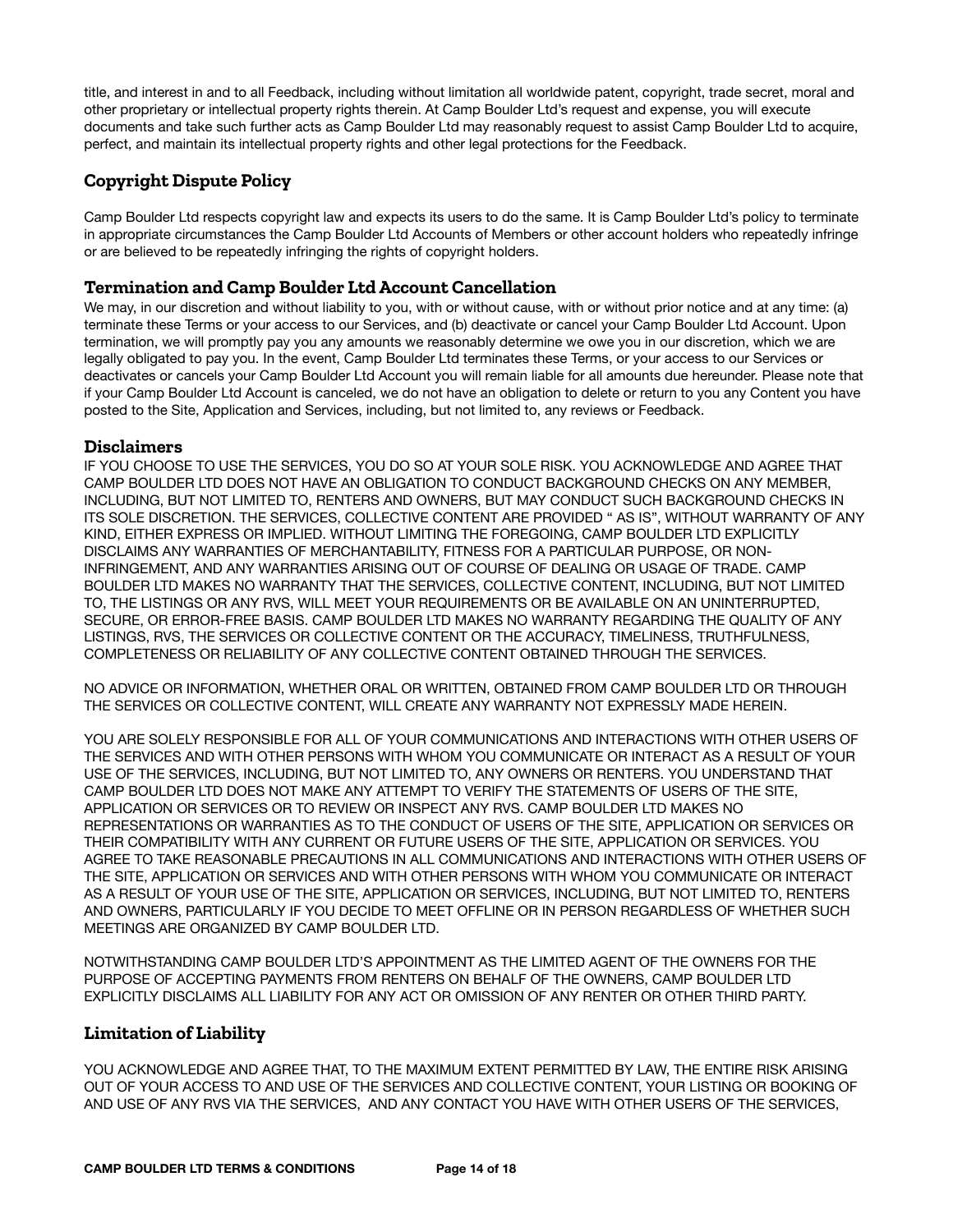WHETHER IN PERSON OR ONLINE, REMAINS WITH YOU. NEITHER CAMP BOULDER LTD NOR ANY OTHER PARTY INVOLVED IN CREATING, PRODUCING, OR DELIVERING THE SERVICES, COLLECTIVE CONTENT WILL BE LIABLE FOR ANY INCIDENTAL, SPECIAL, PUNITIVE, EXEMPLARY OR CONSEQUENTIAL DAMAGES, INCLUDING LOST PROFITS, LOSS OF DATA OR LOSS OF GOODWILL, SERVICE INTERRUPTION, COMPUTER DAMAGE OR SYSTEM FAILURE OR THE COST OF SUBSTITUTE PRODUCTS OR SERVICES, OR FOR ANY DAMAGES FOR PERSONAL OR BODILY INJURY OR EMOTIONAL DISTRESS ARISING OUT OF OR IN CONNECTION WITH THESE TERMS, FROM THE USE OF OR INABILITY TO USE THE SERVICES OR COLLECTIVE CONTENT, FROM ANY COMMUNICATIONS, INTERACTIONS OR MEETINGS WITH OTHER USERS OF THE SERVICES OR OTHER PERSONS WITH WHOM YOU COMMUNICATE OR INTERACT AS A RESULT OF YOUR USE OF THE SERVICES, OR FROM YOUR LISTING, BOOKING, OR USE OF ANY RV VIA THE SERVICES, WHETHER BASED ON WARRANTY, CONTRACT, TORT (INCLUDING NEGLIGENCE), PRODUCT LIABILITY OR ANY OTHER LEGAL OR EQUITABLE THEORY, AND WHETHER OR NOT CAMP BOULDER LTD HAS BEEN INFORMED OF THE POSSIBILITY OF SUCH DAMAGE, EVEN IF A LIMITED REMEDY SET FORTH HEREIN IS FOUND TO HAVE FAILED OF ITS ESSENTIAL PURPOSE.

EXCEPT FOR OUR OBLIGATIONS TO PAY AMOUNTS TO APPLICABLE OWNERS PURSUANT TO THESE TERMS, IN NO EVENT WILL CAMP BOULDER LTD'S AGGREGATE LIABILITY ARISING OUT OF OR IN CONNECTION WITH THESE TERMS AND YOUR USE OF THE SERVICES INCLUDING, BUT NOT LIMITED TO, FROM YOUR LISTING, BOOKING OR USE OF ANY RV VIA THE SERVICES, OR FROM THE USE OF OR INABILITY TO USE THE SERVICES, OR COLLECTIVE CONTENT AND IN CONNECTION WITH ANY RV OR INTERACTIONS WITH ANY OTHER MEMBERS, EXCEED THE AMOUNTS YOU HAVE PAID FOR BOOKINGS VIA THE SITE, APPLICATION AND SERVICES AS A RENTER IN THE TWELVE (12) MONTH PERIOD PRIOR TO THE EVENT GIVING RISE TO THE LIABILITY, OR IF YOU ARE AN OWNER, THE AMOUNTS PAID BY CAMP BOULDER LTD TO YOU IN THE TWELVE (12) MONTH PERIOD PRIOR TO THE EVENT GIVING RISE TO THE LIABILITY, OR ONE HUNDRED DOLLARS (\$100), IF NO SUCH PAYMENTS HAVE BEEN MADE, AS APPLICABLE. THE LIMITATIONS OF DAMAGES SET FORTH ABOVE ARE FUNDAMENTAL ELEMENTS OF THE BASIS OF THE BARGAIN BETWEEN CAMP BOULDER LTD AND YOU. SOME JURISDICTIONS DO NOT ALLOW THE EXCLUSION OR LIMITATION OF LIABILITY FOR CONSEQUENTIAL OR INCIDENTAL DAMAGES, SO THE ABOVE LIMITATION MAY NOT APPLY TO YOU.

## **Indemnification**

You agree to release, defend, indemnify, and hold Camp Boulder Ltd and its affiliates and subsidiaries, and their officers, directors, employees and agents, harmless from and against any claims, liabilities, damages, losses, and expenses, including, without limitation, reasonable legal and accounting fees, arising out of or in any way connected with (a) your access to or use of the Services or Collective Content or your violation of these Terms; (b) your Member Content; (c) your (i) interaction with any Member, (ii) booking or use of a RV, (iii) creation of a Listing or (iv) the use, condition or rental of a RV by you, including, but not limited to any injuries, losses, or damages (compensatory, direct, incidental, consequential or otherwise) of any kind arising in connection with or as a result of a rental, booking or use of a RV.

# **Export Control and Restricted Countries**

By using the Services, you represent and warrant that (i) neither you nor your listed RV is located in a country that is subject to a U.S. Government embargo, or that has been designated by the U.S. Government as a "**terrorist supporting**" country and (ii) you are not listed on any U.S. Government list of prohibited or restricted parties. You also will not use the Services for any purpose prohibited by U.S. law, including the development, design, manufacture or production of missiles, or nuclear, chemical or biological weapons. Camp Boulder Ltd does not permit Listings associated with certain countries due to U.S. embargo restrictions.

# **Reporting Misconduct**

If you interact with another user of the Services who you feel is acting or has acted inappropriately, including but not limited to, anyone who (i) engages in offensive, violent or sexually inappropriate behavior, (ii) you suspect of stealing from you, or (iii) engages in any other disturbing conduct, you should immediately report such person to the appropriate authorities and then to Camp Boulder Ltd by contacting us with your police station and report number via a support ticket; provided that your report will not obligate us to take any action beyond that required by law (if any) or cause us to incur any liability to you. You agree that you are required to resolve any claim related to a payment dispute or an insurance dispute that you may have with Camp Boulder Ltd and any other related party on an individual basis in arbitration, as set forth in the Arbitration section below.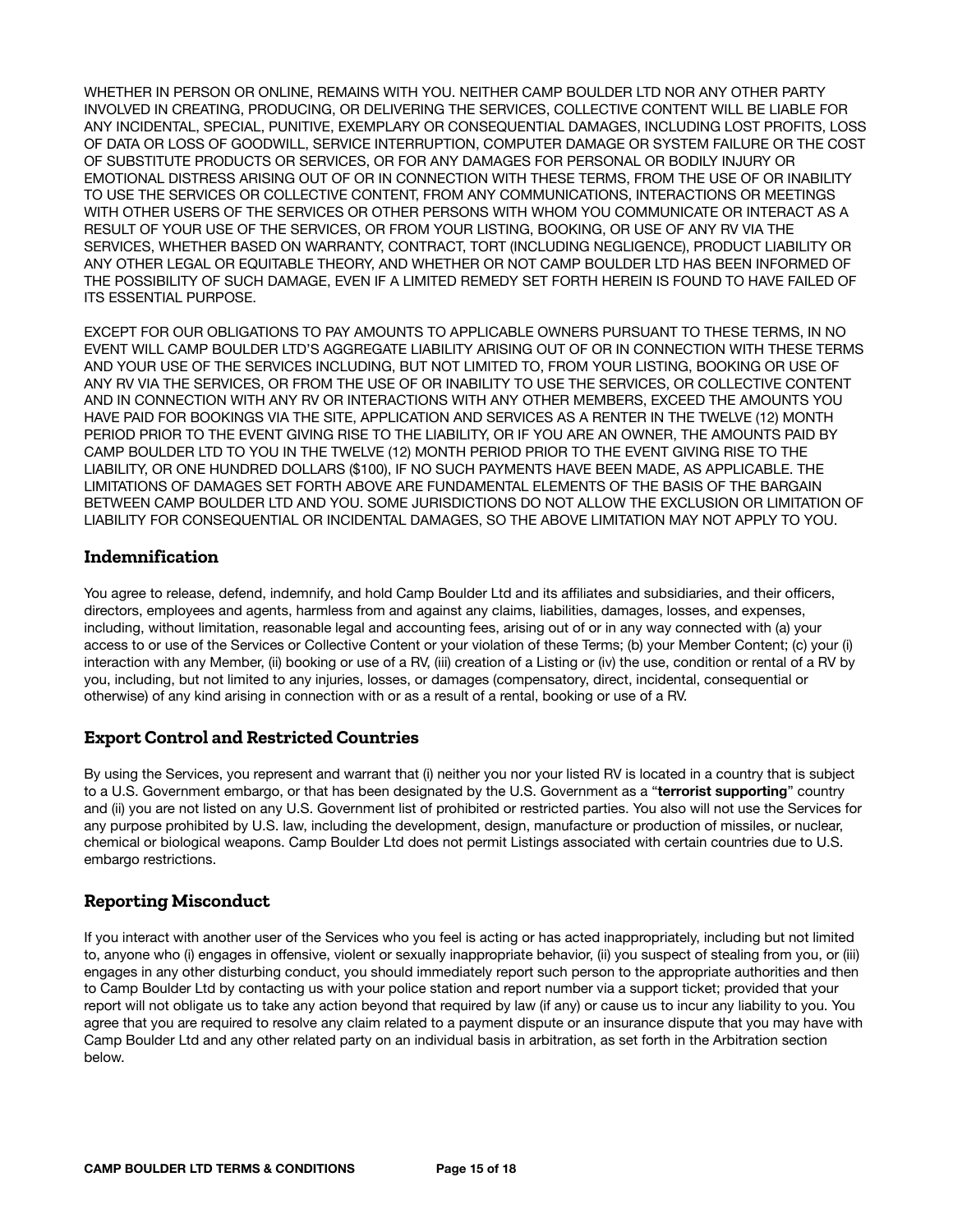## **Entire Agreement**

These Terms constitute the entire and exclusive understanding and agreement between Camp Boulder Ltd and you regarding the Services, Collective Content, and any bookings or Listings of RVs made via the Services, and these Terms supersede and replace any and all prior oral or written understandings or agreements between Camp Boulder Ltd and you regarding the foregoing.

## **Assignment**

You may not assign or transfer these Terms, by operation of law or otherwise, without Camp Boulder Ltd's prior written consent. Any attempt by you to assign or transfer these Terms, without such consent, will be null and of no effect. Camp Boulder Ltd may assign or transfer these Terms, at its sole discretion, without restriction. Subject to the foregoing, these Terms will bind and inure to the benefit of the parties, their successors and permitted assigns.

## **Notices**

Any notices or other communications permitted or required hereunder, including those regarding modifications to these Terms, will be in writing and given by Camp Boulder Ltd (i) via email (in each case to the address that you provide) or (ii) by posting to the Site or via the Application. For notices made by e-mail, the date of receipt will be deemed the date on which such notice is transmitted.

# **Controlling Law and Jurisdiction**

These Terms will be interpreted in accordance with the laws of the State of Colorado, without regard to its conflict-of-law provisions. You and we agree to submit to the personal jurisdiction of a state or federal court located in Boulder County, Colorado for any actions for which the parties retain the right to seek injunctive or other equitable relief in a court of competent jurisdiction to prevent the actual or threatened infringement, misappropriation or violation of a party's copyrights, trademarks, trade secrets, patents, or other intellectual property rights, as set forth in the Dispute Resolution provision below.

## **Dispute Resolution**

IMPORTANT: PLEASE REVIEW THE ARBITRATION AGREEMENT SET FORTH BELOW CAREFULLY, AS IT WILL REQUIRE YOU TO RESOLVE PAYMENT AND INSURANCE DISPUTES WITH CAMP BOULDER LTD AND OTHER PARTIES ON AN INDIVIDUAL BASIS THROUGH FINAL AND BINDING ARBITRATION. BY ENTERING THIS AGREEMENT, YOU EXPRESSLY ACKNOWLEDGE THAT YOU HAVE READ AND UNDERSTAND ALL OF THE TERMS OF THIS AGREEMENT AND HAVE TAKEN TIME TO CONSIDER THE CONSEQUENCES OF THIS IMPORTANT DECISION.

By agreeing to the Terms, you agree that you are required to resolve any claim related to a payment dispute or an insurance dispute that you may have with Camp Boulder Ltd and any other related party on an individual basis in arbitration, as set forth below. This will preclude you from bringing any class, collective, or representative action against Camp Boulder Ltd and also preclude you from participating in or recovering relief under any current or future class, collective, consolidated, or representative action brought against Camp Boulder Ltd by someone else. Except for disputes relating to payment or an insurance dispute, Camp Boulder Ltd reserves all of its rights to bring any other dispute in any court of competent jurisdiction. The costs and expenses of arbitration, including the fees of the arbitrators but excluding any attorneys' fees, shall be advanced by Camp Boulder Ltd, but will ultimately be borne by the non-prevailing party.

*Opt-out of Agreement to Arbitrate.* You can decline this agreement to arbitrate by emailing hello@campboulder.com and state "I opt out of arbitration" in the email at the earlier of (i) within 30 days of first registering your account, or (ii) prior to any dispute arising with Camp Boulder Ltd.

You and Camp Boulder Ltd agree that any dispute, claim or controversy related specifically to a payment or insurance claim, under \$25,000 in value arising out of or relating to the company's Terms, whether between you and Camp Boulder Ltd or between you and other Camp Boulder Ltd user, or the existence, breach, termination, enforcement, interpretation or validity thereof, shall be settled by binding arbitration administered by FairClaims ([www.FairClaims.com\)](http://www.fairclaims.com/) and not in a court of law, in accordance with its Arbitration Rules & Procedures effective at the time a claim is made. You further agree that judgment on the award rendered by the arbitrator(s) may be entered in any court having jurisdiction thereof.

You consent to electronic service of process, with service to be made to the email address we have on record for your account. You acknowledge and agree that you are waiving the right to a trial by jury or to participate as a plaintiff or class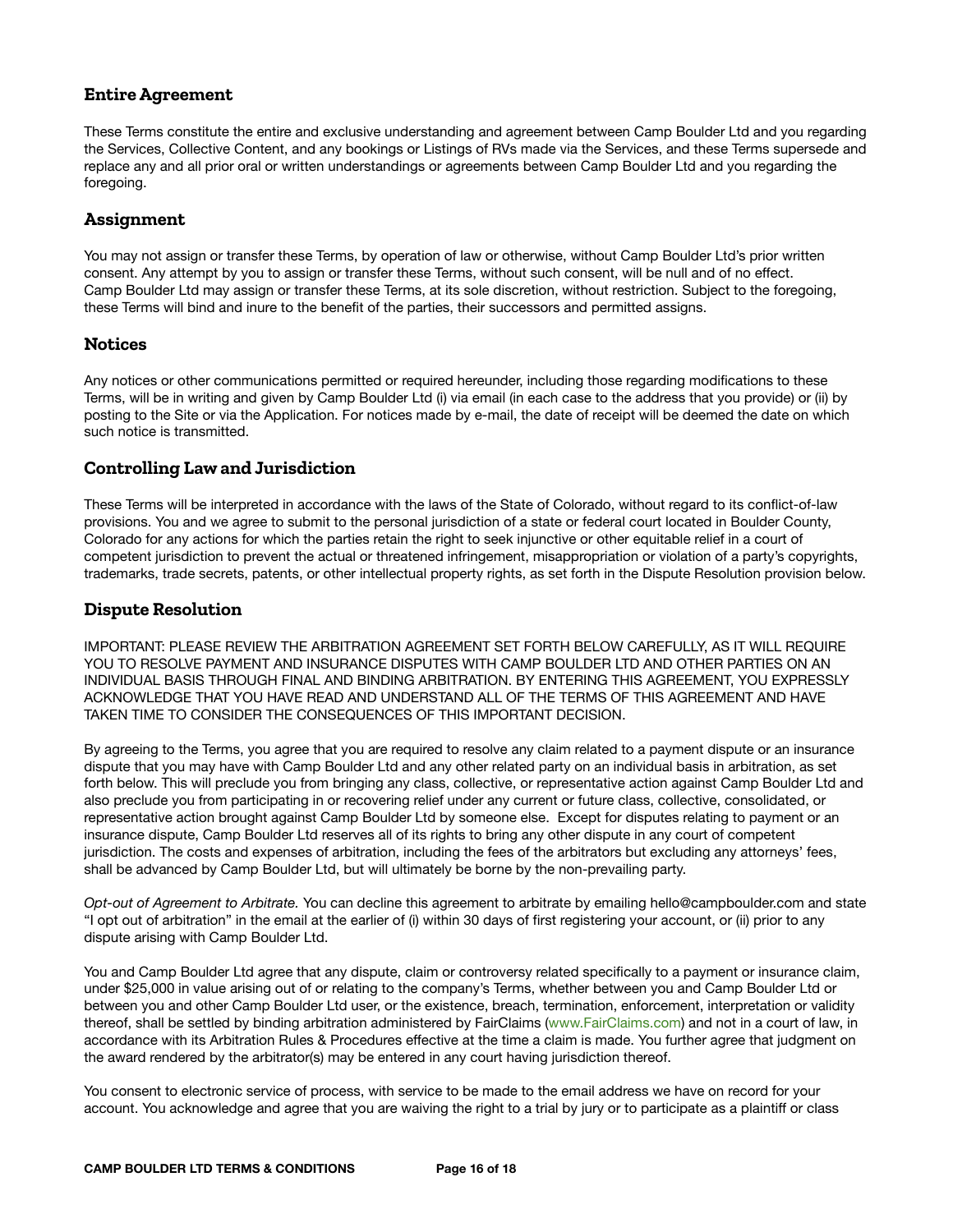member in any purported class action or representative proceeding. Unless both you and Camp Boulder Ltd otherwise agree in writing, any arbitration will be conducted only on an individual basis and not in a class, collective, consolidated, or representative proceeding. However, you and Camp Boulder Ltd each retain the right to seek injunctive or other equitable relief in a court of competent jurisdiction relating to any dispute that is properly the subject of this arbitration agreement.

You agree that any and all communications and evidence related to any payment, charge or insurance dispute ultimately resolved by arbitration or mediation with FairClaims arising out of or relating to this agreement shall be held and will remain confidential, and that you will not take any action that will harm the reputation of any of the other parties to the arbitration or mediation or Camp Boulder Ltd, or which would reasonably be expected to lead to unwanted or unfavorable publicity to and of the parties, Camp Boulder Ltd or other entities involved in or incidental to the arbitration or mediation. You understand that those parties and entities include but are not limited to the claimant, respondent, witnesses, and Camp Boulder Ltd.

You agree that, in the event of confirmation and enforcement, the delinquent party to the arbitration will be responsible for any attorney, court or other fees associated with such action.

Notwithstanding any choice of law or other provision in this agreement, the parties agree and acknowledge that this arbitration clause evidences a transaction involving interstate commerce and that the Federal Arbitration Act, 9 U.S.C. § 1 et seq. ("FAA"), will govern its interpretation and enforcement and proceedings pursuant thereto. It is the intent of the parties that the FAA and FairClaims Rules shall preempt all state laws to the fullest extent permitted by law. If the FAA and FairClaims Rules are found to not apply to any issue that arises under this arbitration clause or the enforcement thereof, then that issue shall be resolved under the laws of the State of Texas.

You and Camp Boulder Ltd agree that any dispute, claim or controversy arising out of or relating to these Terms or the breach, termination, enforcement, interpretation or validity thereof, or to the use of the Services (collectively, "Disputes") will be settled by binding arbitration, except that each party retains the right to seek injunctive or other equitable relief in a court of competent jurisdiction to prevent the actual or threatened infringement, misappropriation or violation of a party's copyrights, trademarks, trade secrets, patents, or other intellectual property rights. Further, unless both you and Camp Boulder Ltd otherwise agree in writing, the arbitrator may not consolidate more than one person's claims, and may not otherwise preside over any form of any class or representative proceeding. If this specific paragraph is held unenforceable, then the entirety of this "Dispute Resolution" section will be deemed void. Except as provided in the preceding sentence, this "Dispute Resolution" section will survive any termination of these Terms.

**Arbitration Rules and Governing Law.** The arbitration will be administered by the American Arbitration Association ("AAA") in accordance with the Commercial Arbitration Rules and the Supplementary Procedures for Consumer Related Disputes (the "AAA Rules") then in effect, except as modified by this "Dispute Resolution" section. (The AAA Rules are available at [http://](https://www.adr.org/Rules) [www.adr.org/arb\\_med](https://www.adr.org/Rules) or by calling the AAA at 1-800-778-7879.) The Federal Arbitration Act will govern the interpretation and enforcement of this section.

**Arbitration Process.** A party who desires to initiate arbitration must provide the other party with a written Demand for Arbitration as specified in the AAA Rules. (The AAA provides a form Demand for Arbitration at [https://www.adr.org/sites/](https://www.adr.org/sites/default/files/Consumer_Demand_for_Arbitration_Form_1.pdf) [default/files/Consumer\\_Demand\\_for\\_Arbitration\\_Form\\_1.pdf](https://www.adr.org/sites/default/files/Consumer_Demand_for_Arbitration_Form_1.pdf) and a separate form for California residents at http://adr.org/ aaa/ShowPDF?doc=ADRSTG\_0043q14.) The arbitrator will be either a retired judge or an attorney licensed to practice law in the State of Colorado and will be selected by the parties from the AAA's roster of consumer dispute arbitrators. If the parties are unable to agree upon an arbitrator within seven (7) days of delivery of the Demand for Arbitration, then the AAA will appoint the arbitrator in accordance with the AAA Rules.

**Arbitration Location and Procedure.** Unless you and Camp Boulder Ltd otherwise agree, the arbitration will be conducted in the county where you reside. If your claim does not exceed \$10,000, then the arbitration will be conducted solely on the basis of documents you and Camp Boulder Ltd submit to the arbitrator, unless you request a hearing or the arbitrator determines that a hearing is necessary. If your claim exceeds \$10,000, your right to a hearing will be determined by the AAA Rules. Subject to the AAA Rules, the arbitrator will have the discretion to direct a reasonable exchange of information by the parties, consistent with the expedited nature of the arbitration.

**Arbitrator's Decision.** The arbitrator will render an award within the time frame specified in the AAA Rules. The arbitrator's decision will include the essential findings and conclusions upon which the arbitrator based the award. Judgment on the arbitration award may be entered in any court having jurisdiction thereof. The arbitrator's award damages must be consistent with the terms of the "Limitation of Liability" section above as to the types and the amounts of damages for which a party may be held liable. The arbitrator may award declaratory or injunctive relief only in favor of the claimant and only to the extent necessary to provide relief warranted by the claimant's individual claim. If you prevail in arbitration you will be entitled to an